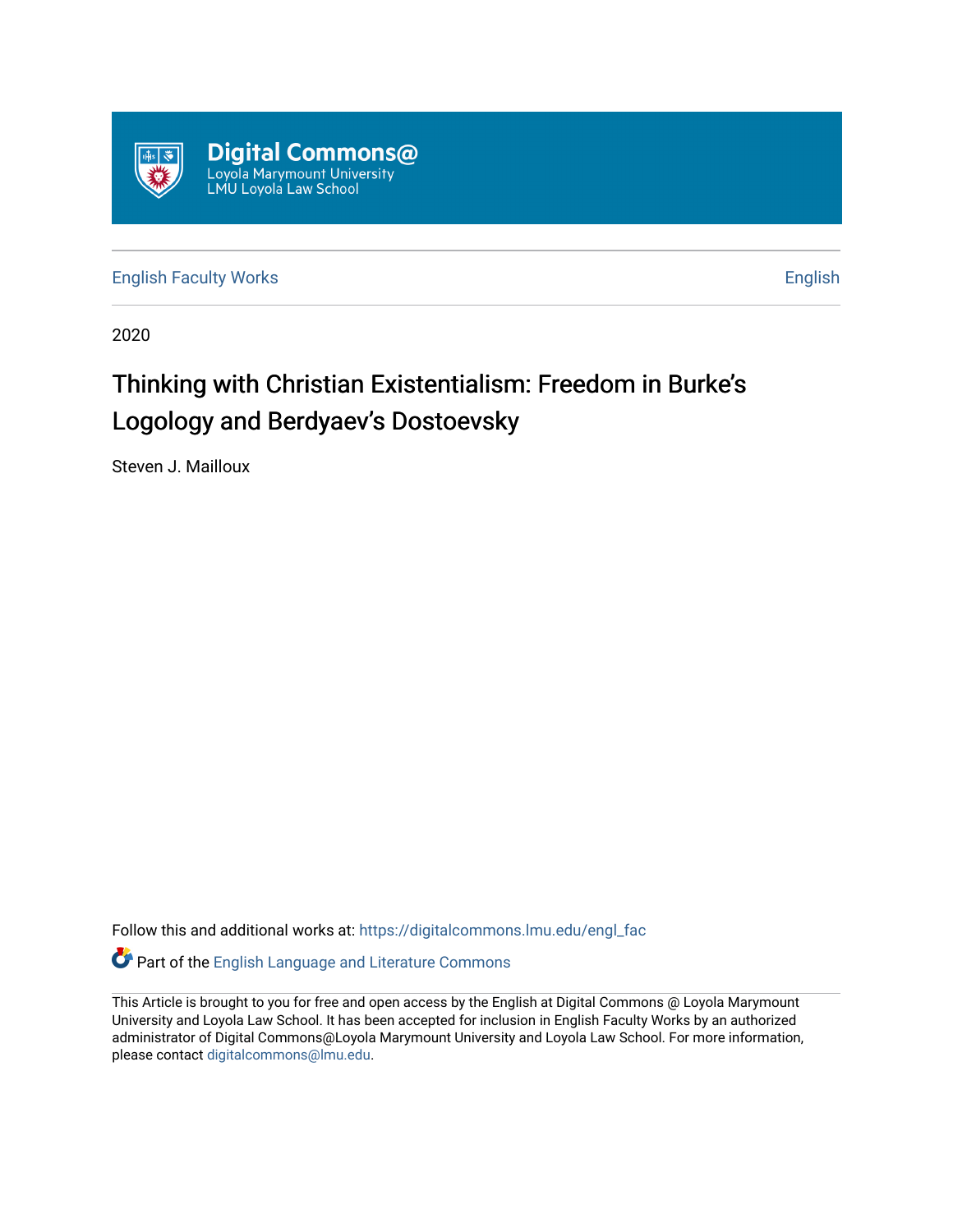### Steven MAILLOUX

# THINKING WITH CHRISTIAN EXISTENTIALISM: FREEDOM IN BURKE'S LOGOLOGY AND BERDYAEV'S *DOSTOEVSKY*

- *Abstract:* Kenneth Burke's logology is a way of thinking about how to understand the use of language—what he calls "symbolic action"—and how to use language to make sense of various human practices, including interpretive acts. This is a dialectic in thought between rhetoric as language-use and interpretation as making-sense. In *The Rhetoric of Religion* Burke's theotropic logology uses theology to interpret symbolic action and symbolic action to interpret theology. Burke extends to other interpretive projects this same rhetorical-hermeneutic strategy of analogically translating words from one domain into another, from one meaning into another. This strategy is one way Burke thinks with other authors and their texts. The present essay uses some of Burke's published and unpublished work to show how he thinks with the Christian Existentialism of Nicholas Berdyaev and Fyodor Dostoevsky, especially on the topic of freedom. In his thinking with Berdyaev, Burke agrees with the Russian theo-philosopher about the importance of freedom. Indeed, the act of freedom, dramatized in Dostoevsky and described by Berdyaev, forms the very center of Burke's theory of symbolic action, his Dramatism and ultimately his Logology. Freedom is the condition of possibility for human action as opposed to mere motion, and *free will* is the necessary product of the cycle of terms implicit in the idea of hierarchical order presented in Burke's *The Rhetoric of Religion*.
- *Keywords:* Kenneth Burke, Nicholas Berdyaev, Fyodor Dostoevsky, freedom, logology, theology, rhetorical hermeneutics.
- **© 2020** Steven Mailloux (PhD, Emeritus President's Professor of Rhetoric, Loyola Marymount University, Los Angeles; Emeritus Professor of English and Comparative Literature, University of California, Irvine; California, USA) sjmaillo@uci.edu

<sup>\*</sup> See the Russian translation in *Literature of the Americas* 9 (2020).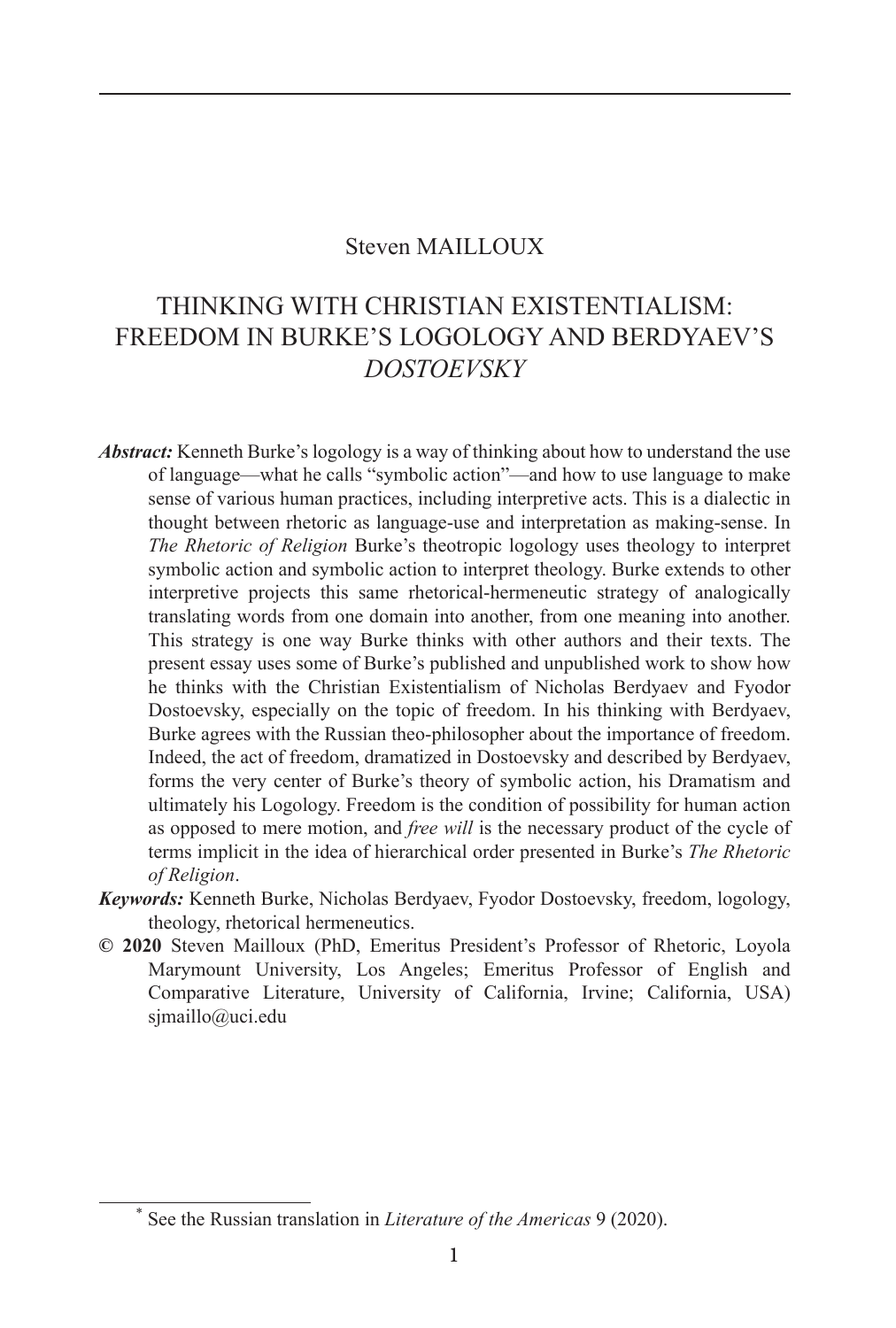## Стивен МАЙУ

# ПО СЛЕДАМ МЫСЛИ ХРИСТИАНСКОГО ЭКЗИСТЕНЦИАЛИЗМА: СВОБОДА В ЛОГОЛОГИИ БЕРКА И У ДОСТОЕВСКОГО В ИНТЕРПРЕТАЦИИ БЕРДЯЕВА

- *Аннотация:* Логология Кеннета Берка попытка приблизиться к пониманию того, как люди используют язык (Берк называет это «символическим действием»), и как использовать язык, чтобы осмыслять различные аспекты человеческой деятельности, в том числе акт интерпретации. Это диалектическая мысль, в которой сходятся риторика как способ использования языка и интерпретация как акт осмысления. В «Риторике религии» Берк опирается на свою тяготеющую к религии логологию для толкования символических действий и на символические действия – для толкования теологии. Ту же риторико-герменевтическую стратегию, предполагающую перенос слов по аналогии из одной сферы в другую, от одного значения к другому, Берк проецирует и на другие виды интерпретации. Такая тактика – один из способов Берка думать вместе с другими авторами и их текстами. В настоящем эссе на материале некоторых опубликованных и неопубликованных работ Берка показано, как он следует за мыслью христианского экзистенциализма Николая Бердяева и Ф.М. Достоевского, особенно за их размышлениями о свободе. Следуя за мыслью Бердяева, Берк соглашается с утверждением русского религиозного философа о значимости свободы. Сам акт свободы, художественно изображенный Достоевским и описанный Бердяевым, составляет сердцевину сформулированной Берком теории символического действия, его драматизма и, в конечном счете, его логологии. Свобода – необходимое условие действия человека в противовес механическому движению, а *свободная воля* – логичный вывод из циркуляции понятий, которая заложена в иерархии, представленной Берком в «Риторике религии».
- *Ключевые слова:* Кеннет Берк, Николай Бердяев, Ф.М. Достоевский, свобода, логология, теология/богословие, риторическая герменевтика
- **© 2020** Стивен Майу (PhD, почетный профессор, Университет Лойола Мэримаунт, Лос-Анджелес; Калифорнийский университет, Ирвайн; Калифорния, США) simaillo@uci.edu

<sup>\*</sup> Рус. перевод статьи см. в № 9 журнала за 2020 г.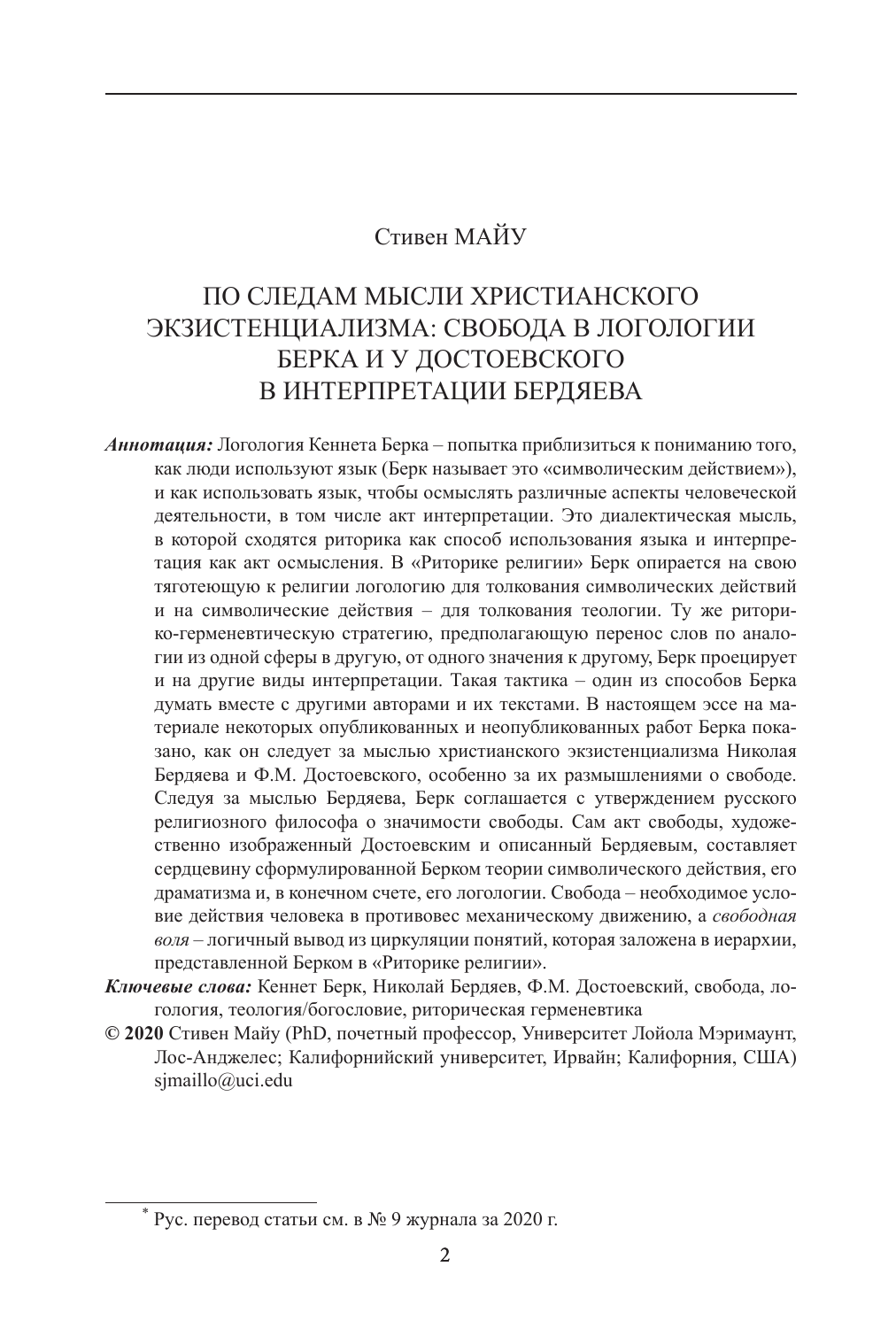"If we defined 'theology' as 'words about God,' then by 'logology' we should mean 'words about words.'" So begins Kenneth Burke's introduction to his 1961 book *The Rhetoric of Religion: Studies in Logology*. Burke goes on to argue ingeniously for a series of analogies between these two realms, developing thereby what might be called his rhetorical hermeneutics of thinking. By *rhetorical hermeneutics* I mean to suggest a dialectic in thought between rhetoric as language-use and interpretation as making-sense.<sup>1</sup> Burke's logology is a way of thinking about how to interpret the use of language—what he famously calls "symbolic action" and how to use rhetoric to make sense of various human practices, including interpretive acts. In *The Rhetoric of Religion* Burke's theotropic logology uses theology to interpret symbolic action and symbolic action to interpret theology. More specifically, Burke places under the heading of rhetoric the whole subject of religion since "religious cosmogonies are designed . . . as exceptionally thoroughgoing modes of persuasion" for interpreting the universe, and he creatively uses statements in religion about the nature of God as "purely secular observations on the nature of *words*."<sup>2</sup> Emphasizing the latter interpretive strategy, Burke contends that "insofar as religious doctrine is verbal, it will necessarily exemplify its nature as verbalization; and insofar as religious doctrine is thorough, its ways of exemplifying verbal principles should be correspondingly thorough."3 That is, studying words about God will provide us with many words about words.

In finding analogies between theology and logology, Burke remains agnostic concerning the truth of religious faith. "For regardless of whether the entity named 'God' actually exists outside his nature sheerly as key term in a system of terms, words 'about him' must reveal their nature

<sup>1</sup> See Mailloux, Steven. *Rhetoric's Pragmatism: Essays in Rhetorical Hermeneutics*. University Park, PA: Pennsylvania State University Press, 2017. For additional examples and commentary, see *Reconceptualizing American Literary/Cultural Studies: Rhetoric, History, and Politics in the Humanities*, ed. William E. Cain. New York: Garland, 1996; *Reception Study: From Literary Theory to Cultural Studies*, eds. James L. Machor and Philip Goldstein. New York: Routledge, 2001; *Майу, Стивен*. "Сравнение: первая встреча, этноцентризм и межкультурная коммуникация.", trans. D. Kharitonov. Ценности, каноны, цены, ed. Tatiana Venediktova. Moscow: Moscow University Press, 2005: 14–29 (In Russ.); Drong, Leszek. *Disciplining the New Pragmatism: Theory, Rhetoric, and the Ends of Literary Study*. Frankfurt: Peter Lang, 2007; and Mailloux, Steven. "Rhetoric." *The Bloomsbury Handbook of Literary and Cultural Theory*, ed. Jeffrey R. Di Leo. London: Bloomsbury, 2019: 102–111.

<sup>2</sup> Burke, Kenneth. *The Rhetoric of Religion: Studies in Logology* [1961]. Berkeley, CA: University of California Press, 1970: v, 1.

 $3$  Ibid.: 1.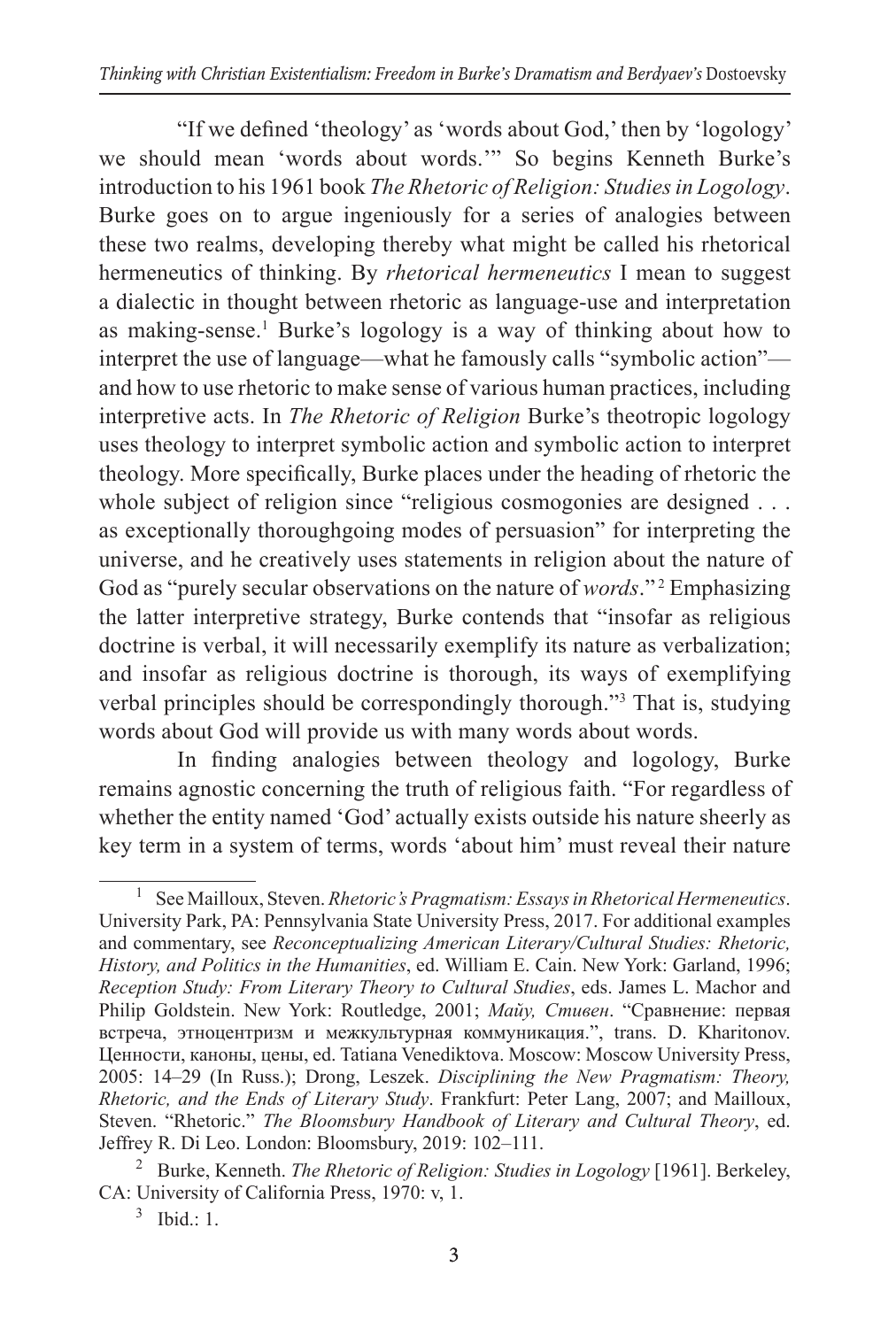as words." The "linguistic analogue" to the concept of God can be found, according to Burke, "in the nature of any name or title" that "sums up a manifold of particulars under a single head (as with the title of a book, or the name of some person or political movement). Any such summarizing word is functionally a 'god-term."<sup>4</sup> He elaborates this analogy elsewhere by summing up his approach: "Whereas Anselm propounded the 'ontological necessity for the existence of God,' we base our position on the analogous linguistic necessity for the existence of god-terms. . . . And insofar as man, the word-using animal, approached nonverbal nature in terms of his humanly verbalizing nature, is there not a sense in which *nature* must be as much of a linguistically inspirited thing for him as *super-nature*?"5

Here Burke gestures toward the larger logological framework of terminological orders across which human beings make analogies in their symbol-using. He explains that "there are four realms to which words may refer": natural, verbal, socio-political, and supernatural. Humans are constantly borrowing words from one realm to refer in another, moving, for instance, from the socio-political to the natural ("the king of the jungle" for lion) and back again, the natural to the socio-political ("the lion in winter" for Henry II of England). But Burke especially emphasizes the borrowings for the supernatural order: "Even if one assumed it as beyond question that there really *is* a realm of the supernatural, nevertheless our *words* for the discussion of this realm are necessarily borrowed by analogy from our words for the other three orders: the natural, the socio-political and the verbal (or the symbolical in general, as with the symbol-systems of music, the dance, painting, architecture, the various specialized scientific nomenclatures, etc.)."6 Burke visually represents this particular point about

 $4$  Ibid  $2-3$ .

<sup>5</sup> Burke, Kenneth. "What Are the Signs of What? A Theory of 'Entitlement.'" *Language as Symbolic Action: Essays on Life, Literature, and Method*. Berkeley, CA: University of California Press, 1966: 378. Though still thinking analogically, Burke had earlier defined *god-terms* a bit differently as "names for the ultimates of motivation" and gave the examples of "freedom" and "necessity," describing the concepts as the "two primary generalizations that characterize the quality of motives." A few pages later he notes that interpretations of action can be revised by freely choosing to change the scenic circumference of an action, giving an example from *The Brothers Karamazov*, where the mystic Alyosha "'negates' the terms of the scene as Mitya interpreted it." Alyosha reads his brother's romance through the "higher synthesis" of transcendent religion. Burke, Kenneth. *A Grammar of Motives* [1945]. Berkeley, CA: University of California Press, 1969: 74, 84–85.

<sup>6</sup> Burke, Kenneth. *Rhetoric of Religion*: 15.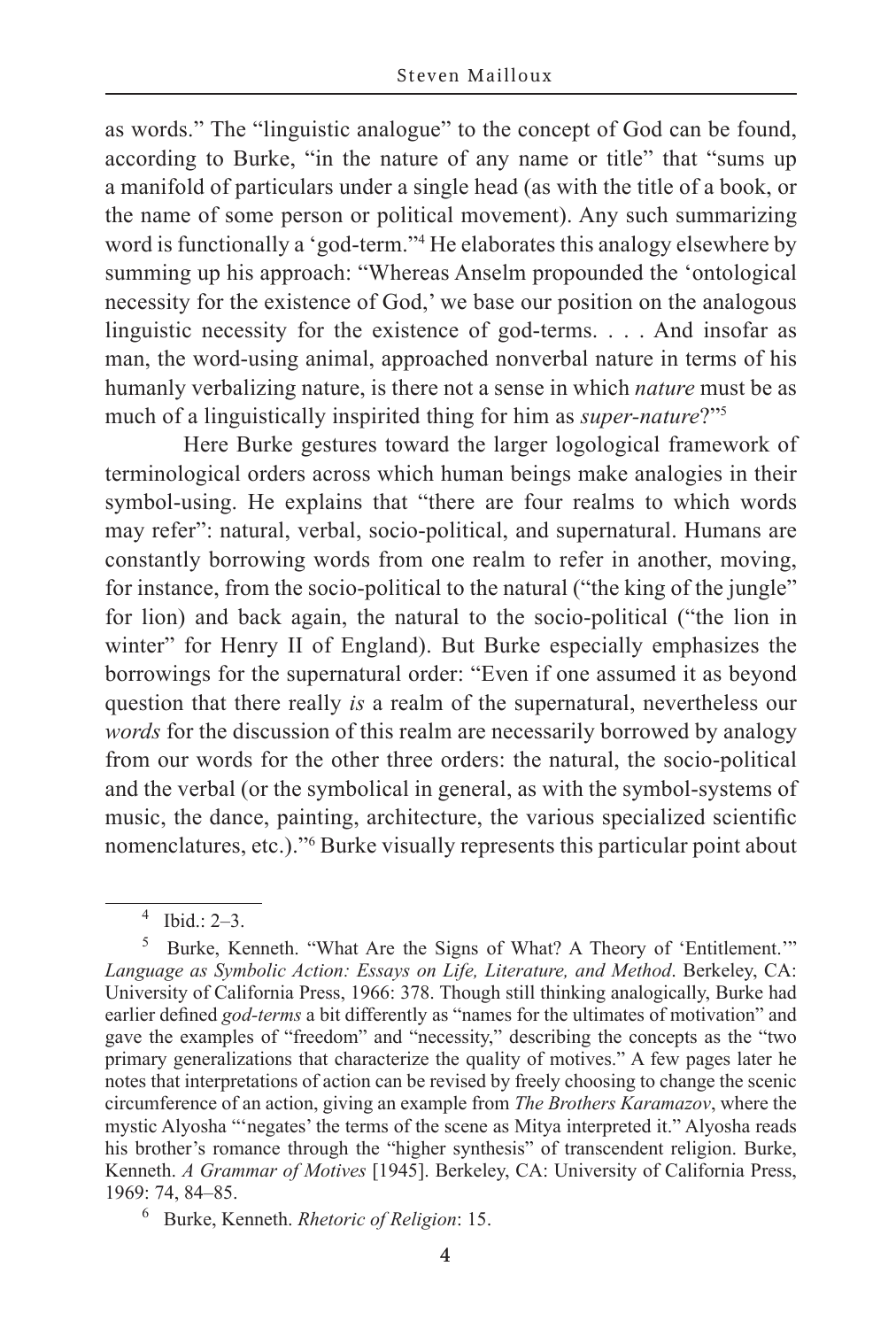terminological dependency with the vertical line in the following diagram<sup>7</sup> separating the supernatural from the other three realms:



In *The Rhetoric of Religion* Burke focuses on "the analogy between 'words' (lower case) and The Word (*Logos*, *Verbum*) as it were in caps."8 The analogical translation again works both ways as secular words from the socio-political order are used in the supernatural order and then borrowed back from the supernatural to the aesthetic within the social (*gratis*, grace).

Burke extends to other interpretive projects this same rhetoricalhermeneutic strategy of analogically translating words from one location into another, from one meaning into another. Indeed, this strategy is one significant way Burke thinks with other authors and their texts. In the present essay I would like to use some of Burke's published and unpublished work to show how he thinks with the Christian Existentialism of Nicholas Berdyaev and Fyodor Dostoevsky, especially about the topic of freedom.

In July 1956 the theologian Stanley Hopper of Drew University invited Burke to give a lecture in the school's Graduate Colloquium during the next academic year and also asked Burke to review *Christianity and the Existentialists* for the *Drew Gateway*. Burke accepted both invitations.9 He proposed "Words and the Word" for his lecture, gave it in December 1956, and eventually revised it into the first chapter of *The Rhetoric of Religion*. The plan for the book review apparently did not go as well. There is still

\* \* \*

<sup>7</sup> Reproduced from Burke, Kenneth. "What Are the Signs of What?" *Language as Symbolic Action*. Berkeley, CA: University of California Press, 1966: 374. I thank Anthony and Michael Burke for permission to reproduce Burke's chart of terministic pyramids and to quote from Burke's unpublished material. I would also like to thank them and Julie Whitaker once again for their kind hospitality during my visits to the Burke summer home in Andover, New Jersey, as well as Jack and Linda Selzer for their

Burke, Kenneth. *Rhetoric of Religion*: 7.

<sup>&</sup>lt;sup>9</sup> Stanley Hopper to Kenneth Burke, 16 July 1956, and Burke to Hopper, 27 July 1956, Kenneth Burke Papers, Special Collections Library, Pennsylvania State University Libraries, State College.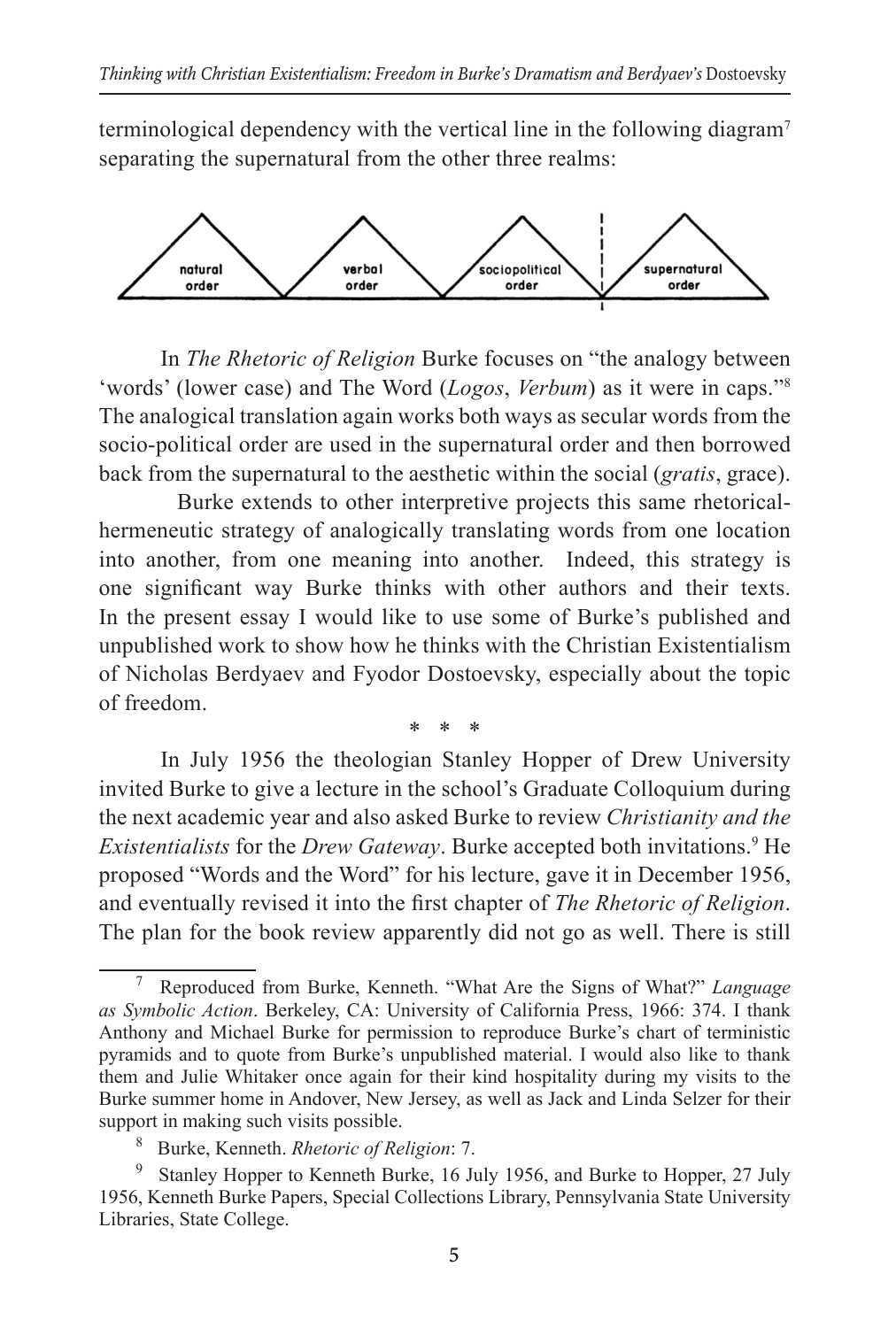a marked up copy of *Christianity and the Existentialists* in his personal library at the Burke family compound in Andover, New Jersey, and among his papers at the house are some typed pages and handwritten notes for a review of the book. 10 But Burke probably never completed the review. In any case no published version appeared in the *Drew Gateway* during the next few years.<sup>11</sup>

Burke begins his typescript comments in praise of metaphysics and theology, not as truthful accounts of ultimate realities but as "reasoned utterances [that] can be admired for their thoroughness or scope, their great dialectical finesse, the meditative note they bring to our problems of existence," and most notably "the enterprise they show in discovering just what does happen if one takes a set of key terms, and is exceptionally persistent in following where they lead." Burke argues that humans as symbol-using animals "can never become too sophisticated" in studying their own symbol-systems, "which play such a crucial role in guiding and misguiding." Logology is the name for such study as it turns back upon itself as words about words. "'Logologically' speaking, this word" *logology* is "to thoughts about language, what 'thought about thought' and 'self-consciousness' are to Aristotelian and Hegelian metaphysics respectively" (ts1).

For Burke, *Christianity and the Existentialists* is full of "logological wonders," which he goes on to describe in the remaining pages of the typescript. Some of these wonders involve explicit statements Existentialism makes about language and human existence; others are implicit proposals Burke teases out of Existentialist discourse through his rhetoricalhermeneutic strategy of translating philosophical words and assertions into his own vocabulary and logological arguments. Burke quotes Michalson's introduction, "Hereafter, a philosophy which does not deliberately retain in its method the distinction between reality as engaged by one's whole life and reality as thought, between attitude toward reality and content about reality, cannot be regarded as an existential *philosophy*."12 Burke then asks,

The nine-page typescript and additional handwritten notes are contained in an envelope at Andover marked "N19" and labeled "'Christianity & the Existentialists' notes." The pages of the typescript will hereafter be cited in the main text as "ts" followed by page number.

<sup>&</sup>lt;sup>11</sup> There is also no such review in the "Philosophy" section of Burke, Kenneth. *Equipment for Living: The Literary Reviews of Kenneth Burke*, eds. Nathaniel A. Rivers and Ryan P. Weber. West Lafayette, IN: Parlor Press, 2010.

<sup>12</sup> Michalson, Carl. "What Is Existentialism?" *Christianity and the Existentialists*, ed. Carl Michalson. New York: Charles Scribner's Sons, 1956: 5.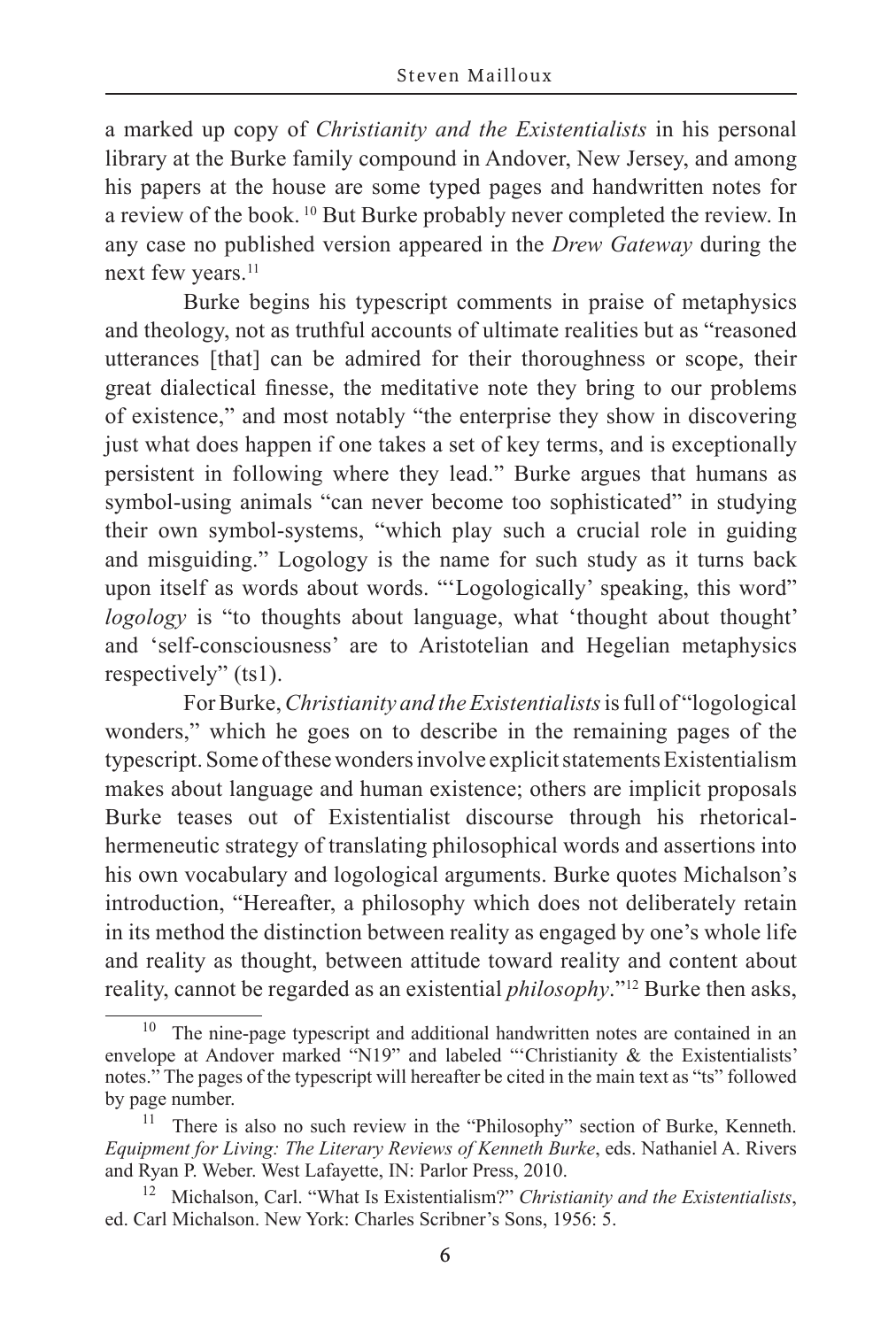"Do we not here confront the basic methodological problem" that humans must inevitably confront as symbol-using animals? "Every 'philosophy' must, by its very nature as a philosophy, be a structure of words. Yet most of our empirical existence is non-verbal, or extra-verbal" (ts2). Burke goes on to develop this point by noting that "by 'existence,' the Existentialist presumably has in mind this disproportion between the non-verbal and the verbal (the verbal being the realm of 'essence,' as distinct from 'existence,' since the verbal is the realm of definition, with all its hazards)" (ts3).

Burke welcomes Michalson's paragraphs on "the special terminology that a philosophy may need" and gathers together the terms of Existentialist discourse: "'Humiliating consciousness of their ignorance . . . guilt and death . . . moral burden . . . wonder . . . curiosity . . . doubt . . . despair . . . hope of rescue . . . interior agony . . . anxiety . . .'" (ts4, ellipses in original). Burke then logologically observes that "such terms lead into talk of the 'galaxy of meanings,'" clustering around the term *existence*. Turning to the relation of Existentialism to Christianity, Burke wonders whether the absence of a chapter on Jean-Paul Sartre was an error and then quickly moves to the penultimate paragraph of the introduction, which reads in part:

If a philosophy can ever do anything to prepare the way for the Christ in our culture today, will it not be the very philosophy which refuses to supplant him? Existentialism nurses an aching void, keeps the wounds of man open until an authentically healing agent can be applied. Existentialism sponsors what the poet Hölderlin called 'a holy emptiness' which turns its atheism into a wistful stretching out for reality, a noumenal hunger, a movement of the spirit which keeps a sensitive openness upward toward the God who must reveal Himself if He is to be known.<sup>13</sup>

Burke comments by translating Michalson's translation: we end here "on post-Kantian language, translating Hölderlin's 'holy emptiness' into 'noumenal hunger,' which perhaps [can] best be trabslated [sic] logologically: 'How see without seeing in terms of sight, how hear without hearing in terms of sound, etc.'? Or, in sum, how can the term-using animal see around the corner of his terminology?" (ts5). Such logological translations continue to appear throughout the remaining pages of Burke's typescript:

<sup>13</sup> Michalson, Carl. "What Is Existentialism?": 21–22.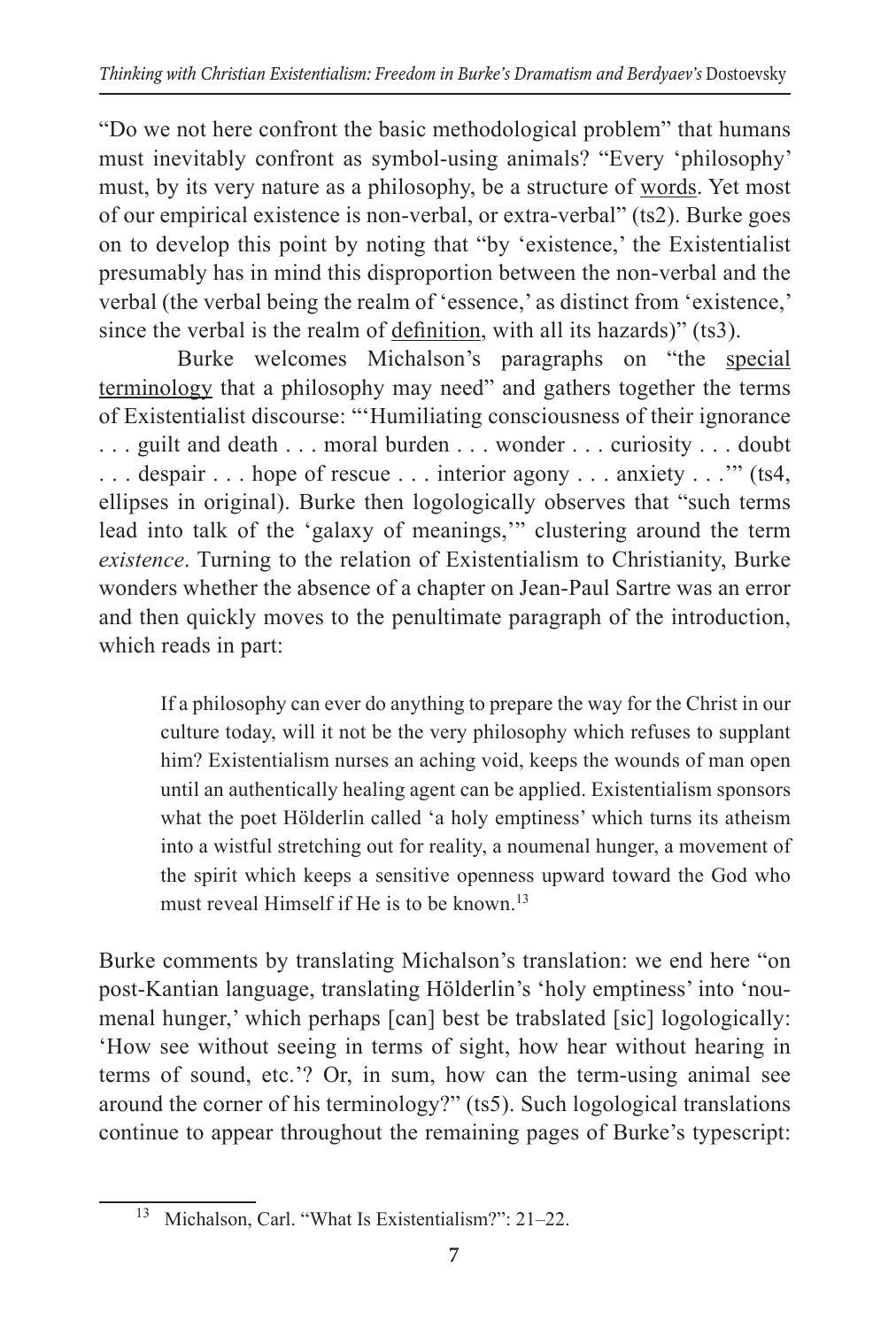Existentialism as philosophy can be read like Christian theology for what it says by analogy about the use and abuse of words.

After discussing Michalson's introduction, Burke takes up H. Richard Niebuhr's essay on the proto-Existentialist, Sören Kierkegaard, "one of the most violently anti-religious writers of the nineteenth century and one of its devoutest Christians."14 Here again Burke's rhetoricalhermeneutic strategy is to show the "great dialectical prowess of this turbulently scrupulous man" as Kierkegaard interprets human existence and deploys his own terminology to accomplish this interpretation. Niebuhr's essay emphasizes the paradoxical nature of Kierkegaard's anti-Hegelianism, and Burke logologically runs with these paradoxes. Burke quotes Niebuhr on Kierkegaard: "He reacted against the systematic thesis of Hegelianism with the antithesis of non-systematic thought; against the thesis that everything leads to synthesis with the antithesis that everything leads to antithesis; against the thesis that the idea objectifies itself with the antithesis that it subjectifies itself, etc."15 Burke then comments: "noting logologically the ways whereby the concepts of thesis, antithesis, and synthesis all implicate one another, should we not hesitate to put our trust wholly in any one progression here [?].... Where terms imply one another, so that we need but look long at any one of them to find the others lurking in it, can we not get the best results by deliberately taking various routes, rather than by trying to treat any one of them as a complete calculus?" (ts6). Burke's logological teasing out of the implications of terms would thus seem to be Hegelian and Kierkegaardian at the same time: Hegelian in its insistence on the dialectical development of terminology and Kierkegaardian in its anti-systematic skepticism regarding the direction of Hegel's specific dialectical thinking.

Moving onto Kierkegaard's ethical focus, Burke quotes Niebuhr's point about Kierkegaard's stress upon "personal existence as the clue to being" and his "insistence that the ethical question not only takes precedence over the metaphysical but can ethically never be abandoned in favor of the latter."16 Burke logologically translates Kierkegaard's stance into his own Dramatistic terminology, arguing that the philosopher's ethics follows directly from his view of human beings as agents: "For the agent is one who acts (and the stress upon the ethical is implicit in the

<sup>14</sup> Niebuhr, H. Richard. "Sören Kierkegaard." *Christianity and the Existentialists*: 23.

<sup>15</sup> Ibid.: 25.

<sup>16</sup> Ibid.: 26.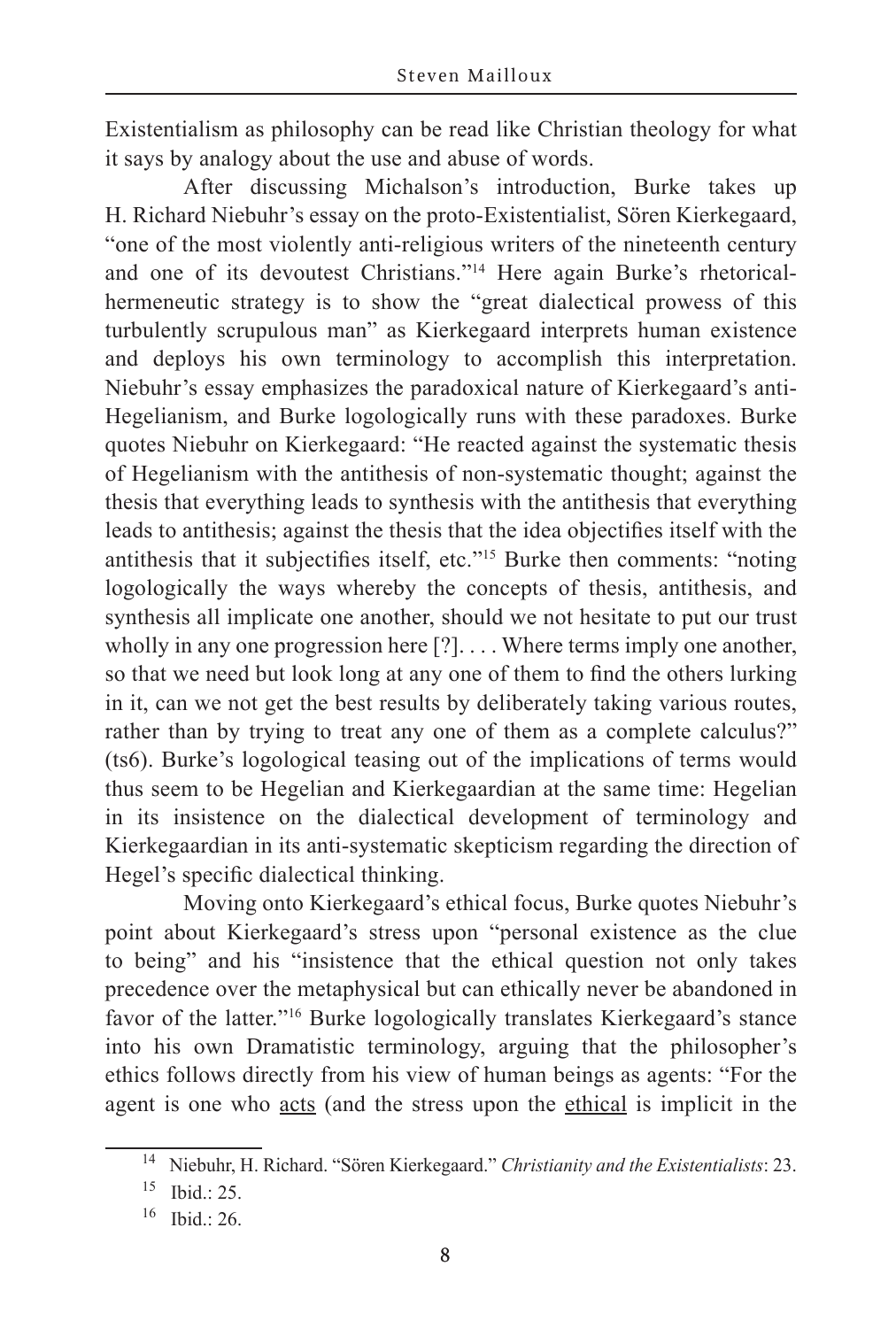idea of action, non-ethical, non-personal things being capable solely of moving or being moved, rather than of that essentially Dramatistic pair, action and passion)" (ts6). Here Burke is relying on the foundational opposition undergirding his entire philosophy of language, the opposition between *non-symbolic motion* and *symbolic action*, and on his influential Dramatistic Pentad: every *act* assumes an *agent* using an *agency* in a *scene* for a *purpose*. Logologically restated: the term *action* implies the five terms of the pentad, and each of the pentad's terms imply the others.17

Burke gives one more logological twist to his comments on Kierkegaard's ethical focus when he quotes Niebuhr's assertion that for this proto-Existentialist "the question is not what being is, but how I can become myself."18 To this, Burke responds with his own rhetorical question: "But insofar as one 'becomes' himself by seeking to become a good Christian, do we not come upon symbol-using as a distinctive trait of action?" and then explains: "For insofar as Christianity is a doctrine, a message, an imitation guided by teaching, is it not fundamentally dependent upon words, at least as regards most people?" (ts6).<sup>19</sup> Unfortunately, the extant typescript ends with Burke's logological reading of Niebuhr's essay on Kierkegaard. To think further with Burke, I will need to turn more speculatively to Burke's handwritten notes and markings in the text and margins of Matthew Spinka's essay on Nicholas Berdyaev in *Christianity and the Existentialists*.

We can begin with the section headings used by Spinka: "Existence and the Realm of Spirit" with subheadings ("God," "Human Personality," and "Freedom), "Existential Reconstruction in Theology," and "The Ethics of Creativity." Spinka asserts that Berdyaev "derives his initial insights into philosophy and religion **from Dostoevsky instead of Kierkegaard.**"20 Burke's usual reading practice included marking passages, writing words in the margin, indexing some of those words in his own index at the end of the book, writing out words and notes from the index on separate sheets

<sup>17</sup> Burke, Kenneth. "(Non-Symbolic) Motion/(Symbolic) Action." *Critical Inquiry*  4 (Summer 1978): 809–38; and Burke, Kenneth. *Grammar of Motives*: xv–xxiii.

<sup>18</sup> Niebuhr, H. Richard. "Sören Kierkegaard": 26.

<sup>&</sup>lt;sup>19</sup> A few years earlier, Burke had thought in another way with Kierkegaard about Christianity, rhetoric, and the dialectic of terms; see Burke, Kenneth. *A Rhetoric of Motives* [1950]. Berkeley, CA: University of California Press, 1969: 244–56, 265.

<sup>20</sup> Spinka, Matthew. "Nicholas Berdyaev." *Christianity and the Existentialists*: 60. I will use **bold highlighting** to indicate words underlined or circled in Burke's personal copy of *Christianity and the Existentialists*.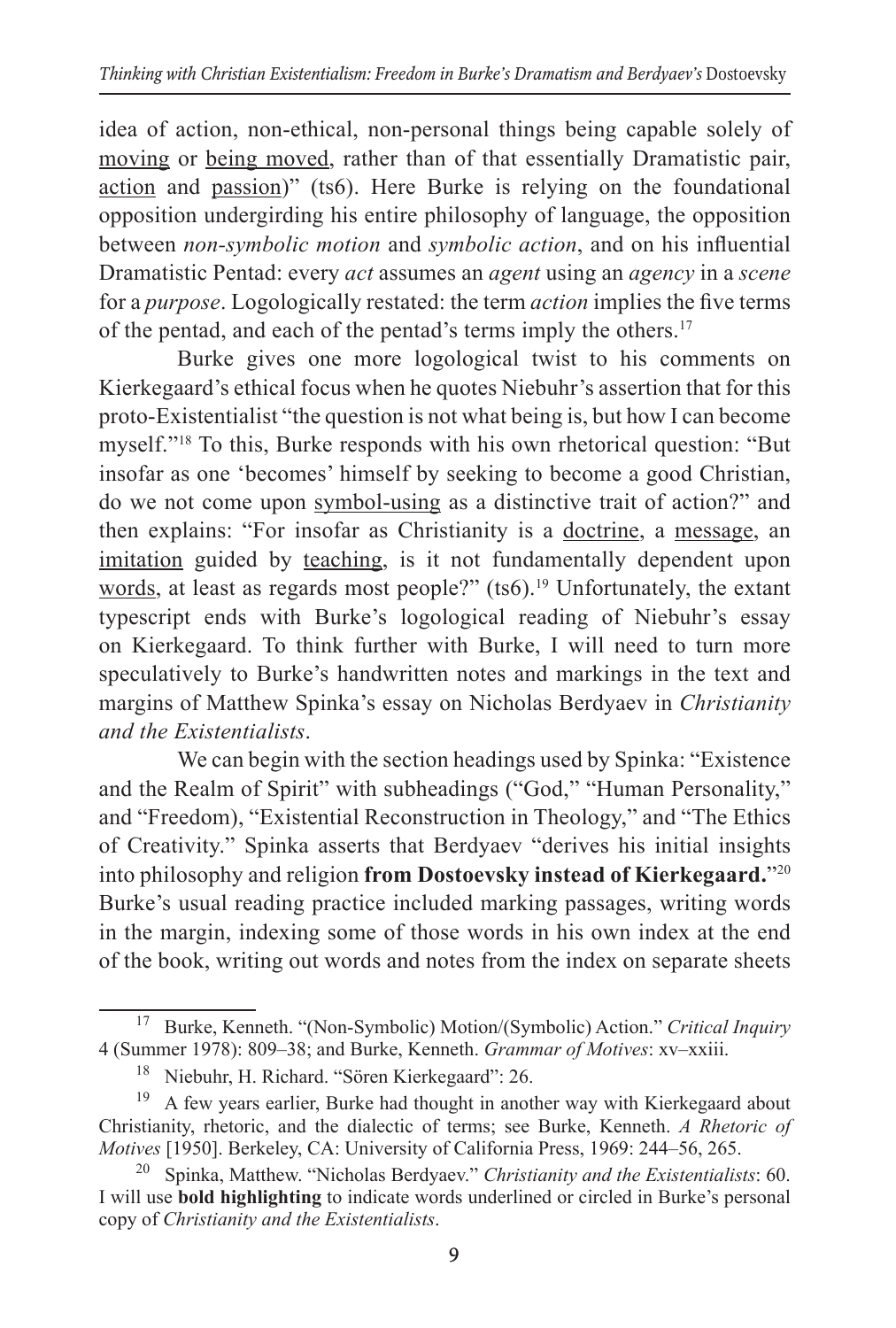of paper, and then typing out passages and his more developed notes. Burke marked up the Spinka chapter on Berdyaev, indexed some marginalia, and copied out a very few words on a separate sheet. From these brief jottings we can see how Burke was beginning to think with Berdyaev by translating some of the philosopher's terms and concepts into his own.

For example, Burke circled the following passage that Spinka quotes from Berdyaev's *The Beginning and the End*:

The **individual** is born within the generic process and belongs to the natural world. **Personality**, on the other hand, is a spiritual and ethical category. It is **not born of a father and mother**, it is created spiritually and gives actual effect to the divine idea of man. **Personality is not nature, it is freedom, and it is spirit.** It might be said that personality is not man as phenomenon, but man as noumenon, if such terminology had not too much of an epistemological flavour about it.<sup>21</sup>

We can easily see why Burke would find this passage interesting: Not only does Berdyaev do a little of his own logological thinking in remarking on the "flavour" of his chosen terminology; he also introduces a foundational opposition—*individual* versus *person*—that Burke can easily translate into his own logological perspective. Having written "individual as dist[inct] from person" next to the text quoted above, Burke repeats the phrase in his handwritten index at the end of the volume. Then in his sheet of handwritten notes he gives himself instructions: "cite Berdyaev's distinction btwn individual and personality . . . note how this wd look from standpoint of our definition . . . first: individuating principle of matter—the centrality of nervous system . . . then personality . . . it is 'freedom' . . . 'freedom' is in language and in particular the negativity of language."<sup>22</sup>

In these notes, Burke is analogizing Berdyaev's distinction with his own: individual is to person as individuating nervous system is to free human agent (and, we can add, as non-symbolic motion is to symbolic action). For Burke, freedom is actualized in human language-use, in symbolic action, and most dramatically in the linguistic use of the negative, the human ability to say, "no." He develops this argument at length in several

<sup>21</sup> Berdyaev, Nicholas. *The Beginning and the End: An Essay on Eschatological Metaphysics*, trans. R.M. French. London: Bles, 1952: 135–36; quoted in Spinka, Matthew. "Nicholas Berdyaev": 64.

My ellipses. Some of Burke's handwriting is indecipherable, at least to this reader.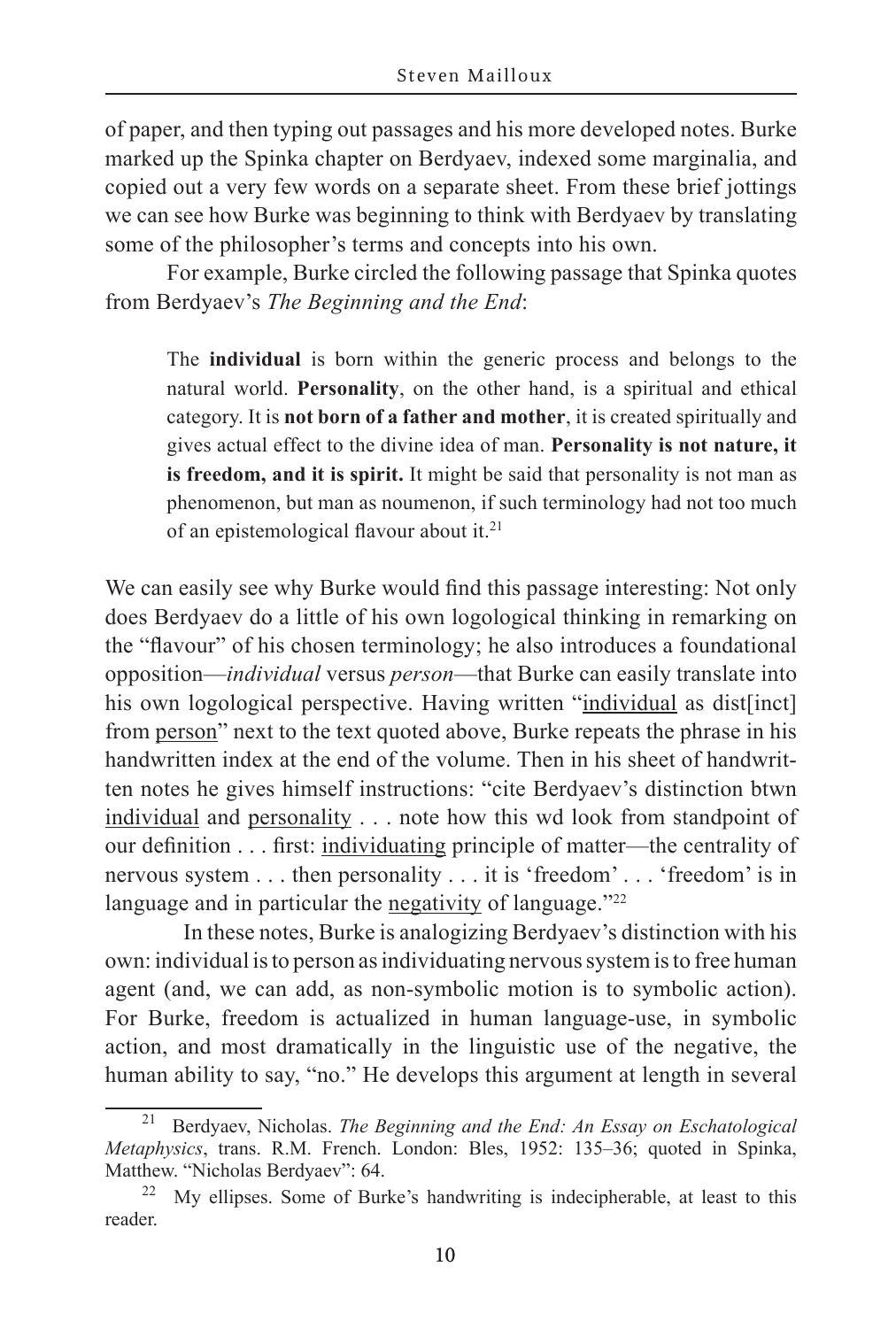places throughout his work. For instance, among the analogies Burke sees between logology and theology, the negative plays a "major role," as he says in the first chapter of *The Rhetoric of Religion*, "On Words and the Word*.*" There he explains his notion of the negative by comparing it with Henri Bergson's chapter on "The Idea of Nothing" in *Creative Evolution.*<sup>23</sup> "Surely this chapter is a major moment in the theory of language, for it helps one realize that the negative is a peculiarly linguistic marvel, and that there are no negatives in nature, every natural condition being positively what it is."24 However, Burke's logological Dramatism lays the stress elsewhere. Bergson "begins with the *propositional* negative, as with a sentence like 'It is not . . . .' But Dramatistically (that is, viewing the matter in terms of 'action'), one should begin with the *hortatory* negative, the negative of command, as with the 'Thou shalt not's' of the Decalogue." He adds in passing that "Existentialists such as Heidegger and Sartre should certainly be examined quizzically for their tendency to 'reify' the negative, by starting from the quasi-substantive 'nothing' rather than from the moralistic 'no.'"25 Burke goes on to remark that the hortatory negative is "basic to the sense of the ethical," and, as we have already seen, he logologically connects ethics closely with action and thus with freedom.<sup>26</sup>

I surmise that this concern with the linguistic negative and free action is also what draws Burke's interest to Berdyaev's notion of "meonic freedom," a term written down in Burke's index and notes along with a reference to the first page of Spinka's discussion of the concept:

[Berdyaev] derives [the term] from Jacob Boehme, who speaks of the primeval **meonic void as the** *Ungrund.* In the beginning . . . of the cosmogonic and theogonic processes, there existed **meonic freedom** which is interpreted as an urge to be. Because it was freedom, it contained within itself the possibility of both good and evil. **Freedom is, therefore,** 

<sup>23</sup> Bergson, Henri. *Creative Evolution*, trans. Arthur Mitchell. New York: Henry Holt, 1911: 272–98.

<sup>24</sup> Burke, Kenneth. *Rhetoric of Religion*: 19.

 $25$  Ibid.: 20.

<sup>26</sup> Ibid.: 23. See also Burke, Kenneth. "A Dramatistic View of the Origins of Language and Postscripts on the Negative." *Language as Symbolic Action*: 419–44, which includes Burke's declaration that "Everything that can be said about 'God' has its analogue in something that can be said about *language*. And just as theorizing about God leads to so-called 'negative theology,' so theorizing about language heads in the allimportance of the Negative" (469–70).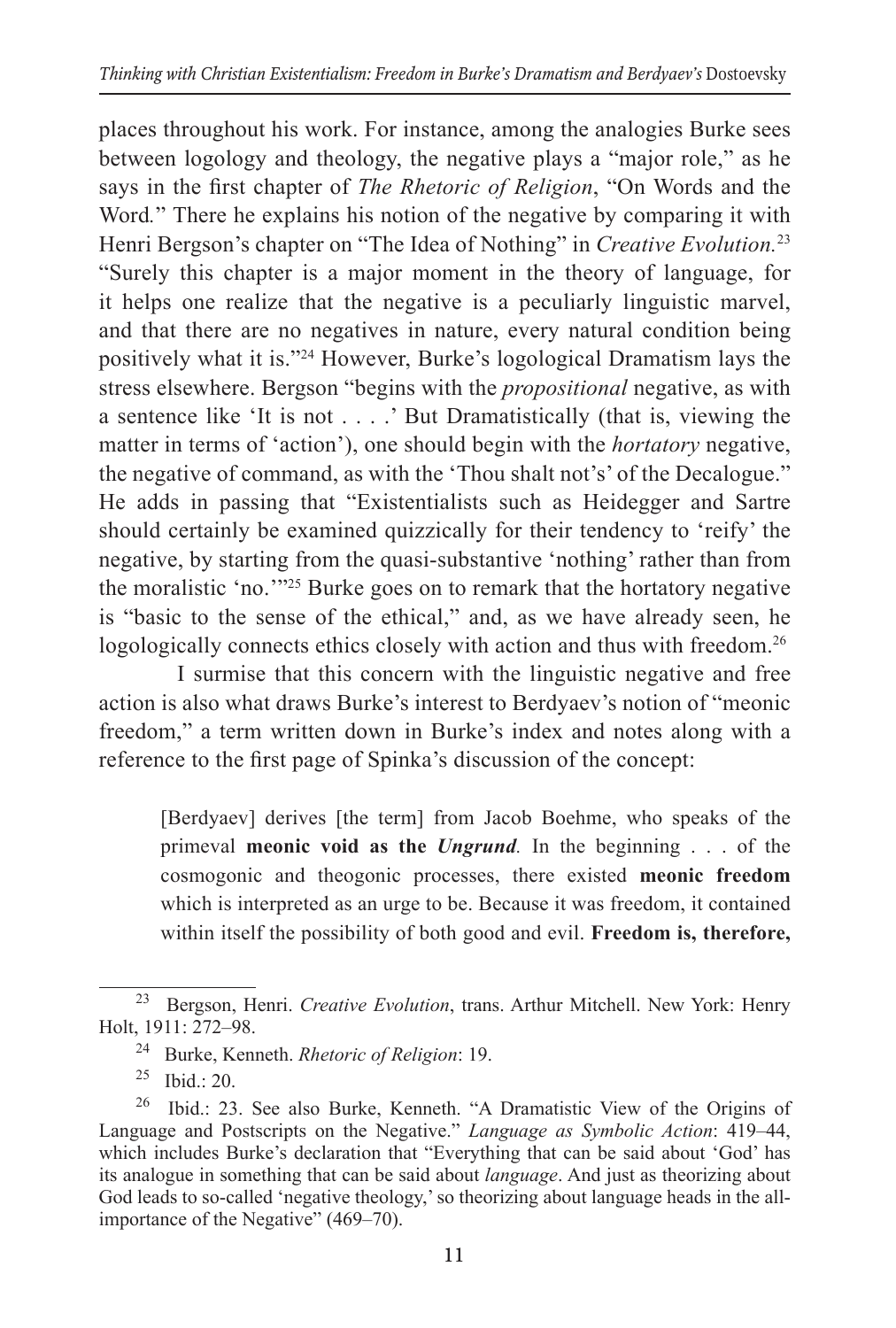### *uncreated.* . . . **[E]vil is nothing else than the abuse of freedom on the part of man, self-assertion, selfishness**. 27

Burke not only circles these highlighted passages, he writes in the margins "freedom 'uncreated'" and "'meonic freedom'" with a page reference to a later discussion in the essay, where Spinka writes: "Berdyaev asserts that the world has **evolved from the primordial meonic non-being**, as did **freedom**."<sup>28</sup> Burke again writes in the margin, this time: "negative source of world." The phrase *negative source of world* is Burke's interpretive gloss and not a direct quote from the text. By naming primordial non-being as the "negative source" of the world and freedom, Burke seems to tie Berdyaev's *meonic freedom* to his own claims about the originary status of the hortatory negative.

Be that as it may, I'd like to push Burke's tentative thinking with Berdyaev (and my even more tentative thinking with Burke) a bit further. Burke's markings in another book still held in his personal library suggest we might extend this thinking beyond the philosophical and theological to the political. *Four Existentialist Theologians*, edited by Will Herberg, publishes selections from Berdyaev's writings including "Religion of the Spirit," "Personality," and "Master, Slave and Free Man." I'll just focus here on marked passages in Herberg's general introduction, which I will connect to some remarks on Dostoevsky and freedom. Herberg writes: "Nicolas Berdyaev's **ethic of meonic freedom** leads him to a social philosophy that in principle disparages **all fixed norms** and **institutions as 'objectivizations of the spirit**,' and yet advocates a form of **economic socialism** in the interests of freedom. In effect, Berdyaev distinguishes two types of socialism: '**collective socialism**, which is based on the supremacy of society and the state over personality . . . [and] **personalist socialism**, which is founded on the **absolute supremacy of the personality**, or each personality, over society and over the state.'"29 This marked up passage is followed by another in which Berdyaev alludes to Dostoevsky's "Legend of the Grand Inquisitor": "The former [collective socialism] '**offers bread** and **takes away man's freedom'**; the latter [personalist socialism] '**offers**

<sup>27</sup> Spinka, Matthew. "Nicholas Berdyaev": 65.

<sup>28</sup> Ibid.: 68.

<sup>29</sup> Herberg, Will. "General Introduction." *Four Existentialist Theologians*. Garden City, NY: Doubleday, 1958: 14, quoting Berdyaev, Nicholas. *Slavery and Freedom*, trans. R.M. French. New York: Scribner's, 1944: 210. Again, I will use **bold highlighting** to indicate words underlined or circled in Burke's personal copy.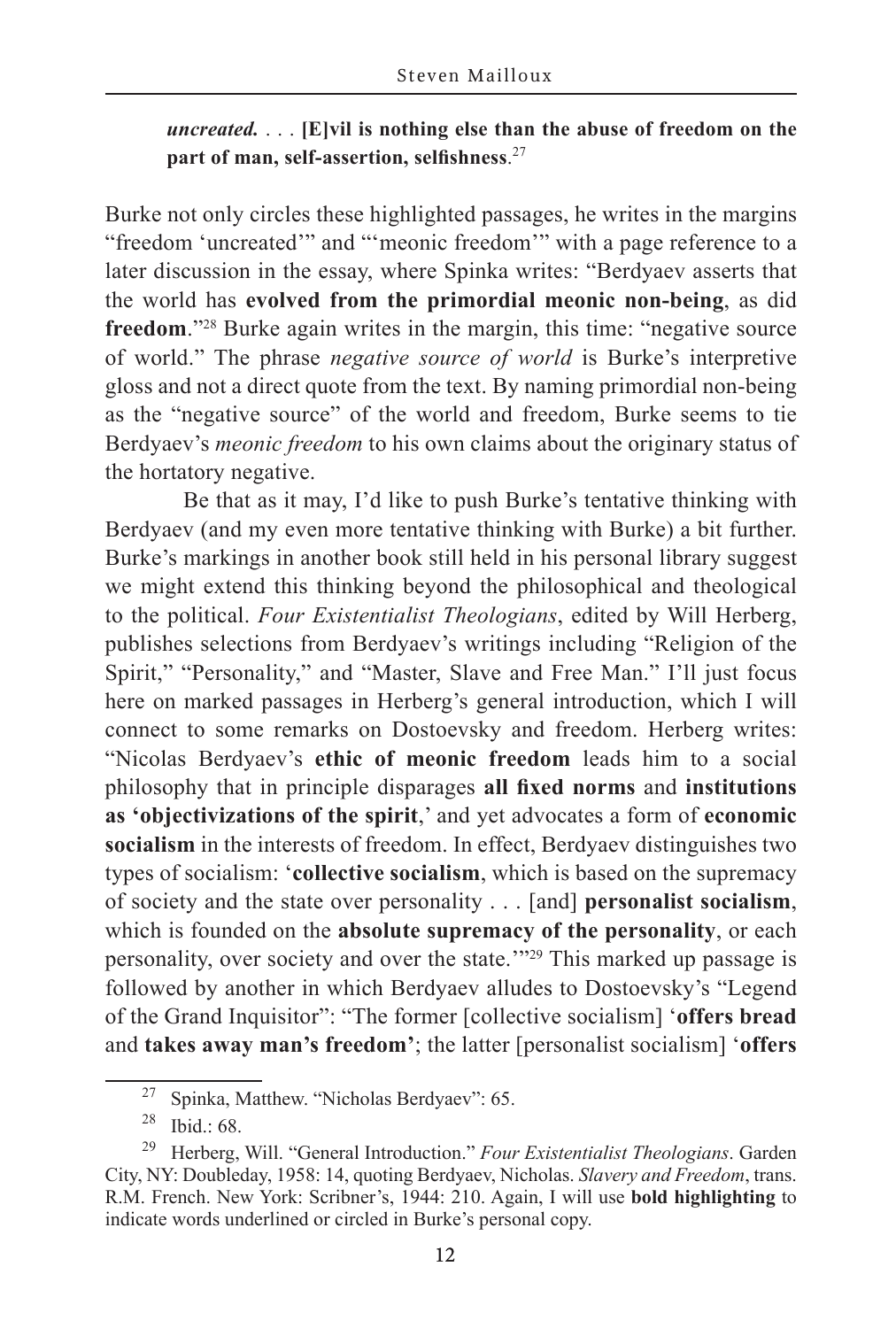**bread to all men while preserving their freedom for them and without alienating their conscience from them**.'"30 Of course, Berdyaev embraces the latter.

Herberg then draws out (and Burke highlights) the political implications of Berdyaev's promotion of personalist socialism. Such privileging of the individual person requires that the State "**has the duty** to **guarantee the free development of autonomous** life." This transmutation of socialist economics "**into the freedom** of the autonomous life" leads Herberg to claim that "Berdyaev's '**personalist socialism**' is, therefore, **basically anarchist, as indeed a philosophy of meonic freedom would require.**"<sup>31</sup> Whether Burke agrees with this conclusion is unclear, but, as we will see, a highlighted footnote to this marked passage will help explain a certain reservation Burke has about Berdyaev's theological anthropology.

First, though, let me turn to one more passage on Berdyaev from Herberg's introduction: "To Berdyaev, the **prime evil** is the objectivization, externalization, **'thingification' (***Verdinglichung***) of the spirit**; for him, free spirit is the only true reality and the only true good." Herberg adds that for Berdyaev, the human being, "as spirit, is **'theandric**,**' a 'potential God-man**,' for 'humanness **is divineness**.'"32 Burke's circling of *theandric*  repeats his attention to the same term in his markings and notes on *Christianity and the Existentialists*. Going back to that text for a moment: Spinka writes of Berdyaev's agreement with other Existentialists that "the highest goal to be attained by a life-time of strenuous endeavor," of "moral and spiritual struggle," is "**freedom from all external slaveries, social as well as individual**." Spinka explains further that "Berdyaev links up this concept of personality with the ancient Eastern Orthodox concept of **salvation as transformation of the human into the divine-human personality**."33 For Berdyaev, human personality "is human only when it is **divine-human**. . . . Human personality is a theandric being."34 Burke writes "divine human" in the margin and underlines its importance by including

<sup>30</sup> Herberg, Will. "General Introduction": 14, quoting Berdyaev, Nicholas. *Slavery and Freedom*: 210, with three parallel lines in the margin further highlighting this underlined passage.

<sup>31</sup> Herberg, Will. "General Introduction": 14–15.

<sup>32</sup> Ibid.: 18, quoting Berdyaev, Nicholas. *The Divine and the Human*, trans. R.M. French. London: Bles, 1949: 112, 125.

<sup>33</sup> Spinka, Matthew. "Nicholas Berdyaev": 64.

<sup>34</sup> Berdyaev, Nicholas. *Slavery and Freedom*: 48, 45 respectively, quoted in Spinka, Matthew. "Nicholas Berdyaev": 64.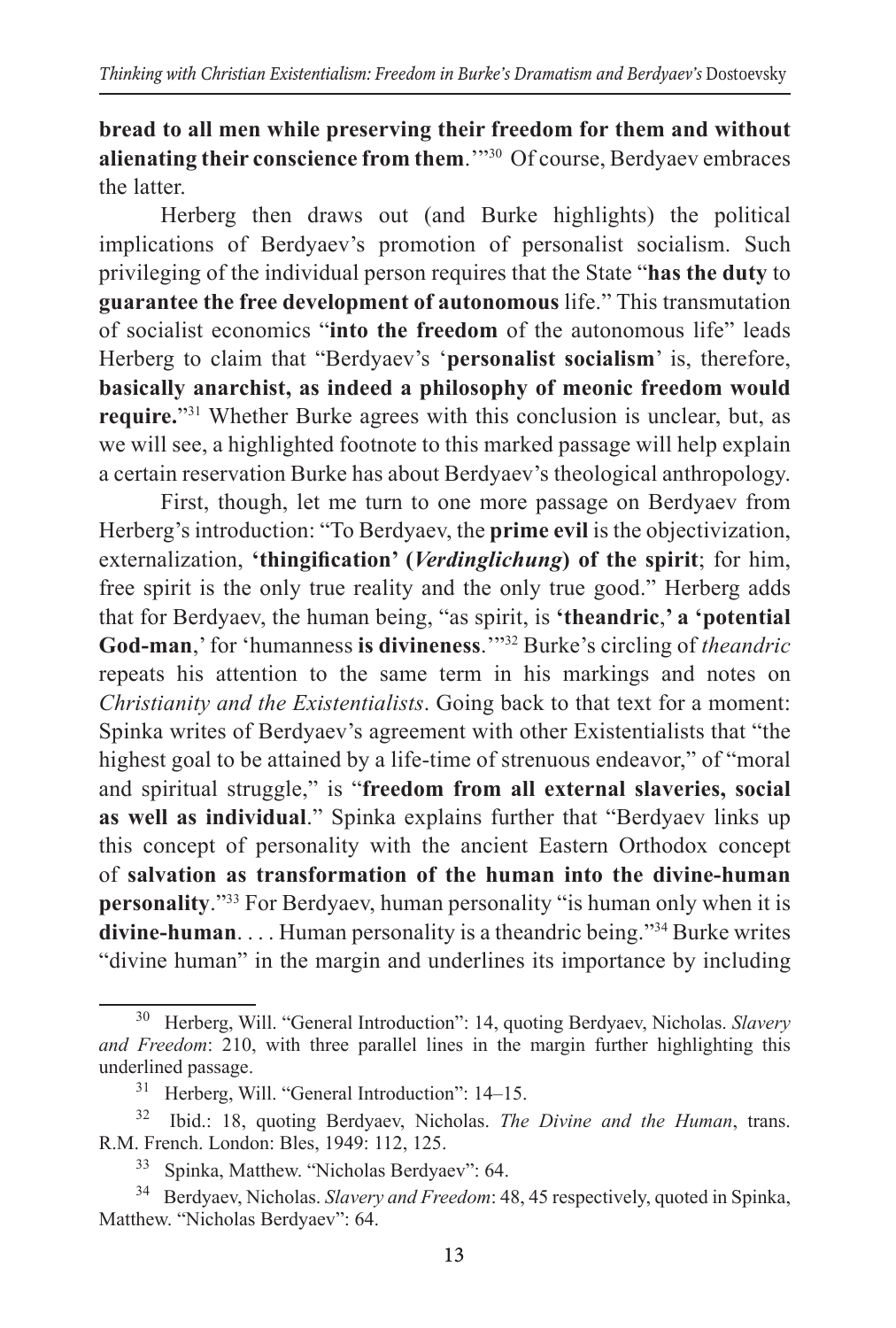a summary of the above passage in his index as "salvation as transforming of human into theandric."

In his book *Dostoevsky* Berdyaev also takes up the divine-human relation in emphasizing the dynamic, dramatic movement of Dostoevsky's thought, a movement that includes the dialectical development of "the antithesis of the God-man and the Superman [man-god]."35 We will see here how Berdyaev thinks with Dostoevsky about this dialectic, especially in "The Legend of the Grand Inquisitor" chapter of *The Brothers Karamazov*, and then return one final time to Burke's thinking with Berdyaev.

In his foreword Berdyaev writes, "At the base of my notion of the world as I see it there has always lain the idea of liberty, and in this fundamental intuition of liberty I found Dostoevsky as it were on his own special ground." Dostoevsky played "a decisive part" in Berdyaev's spiritual life, and from early on the great Russian novelist stirred his soul "more than any other writer or philosopher." For Berdyaev, "people are always divided into 'dostoevskyites' and those to whom his spirit is foreign."36 He saw Dostoevsky as "a great thinker and a great visionary as well as a great artist" and, most relevant to my point, "a dialectician of genius and Russia's greatest metaphysician." Berdyaev vividly explains: "For Dostoevsky ideas are fiery billows, never frozen categories; they are bound up with" the destinies of humanity, the world, and God. These ideas "determine those destinies. They are ontological; that is to say, comprise within themselves the very substance of being, and conceal a latent energy as destructive as dynamite—Dostoevsky shows how their explosion spreads ruin all around." But Berdyaev is quick to add that those ideas "have life-giving energy as well."<sup>37</sup>

Berdyaev's specific aim is to represent and examine Dostoevsky's spiritual side by exploring how he "shows us new worlds, worlds in motion, by which alone human destinies can be made intelligible." Berdyaev tries "to enter and explore in order to seize" what he calls Dostoevsky's "conception of the world," a conception that is dynamic in the highest degree.38 In its dialectical development the internal contradictions of the novelist's work tend to disappear. Contrasting him to Tolstoy, Berdyaev

<sup>35</sup> Berdyaev, Nicholas. *Dostoevsky*, trans. Donald Attwater. Cleveland, OH: World Publishing, 1957: 202.

<sup>36</sup> Ibid.: 9.

<sup>37</sup> Ibid.: 11–12.

<sup>38</sup> Ibid.: 13.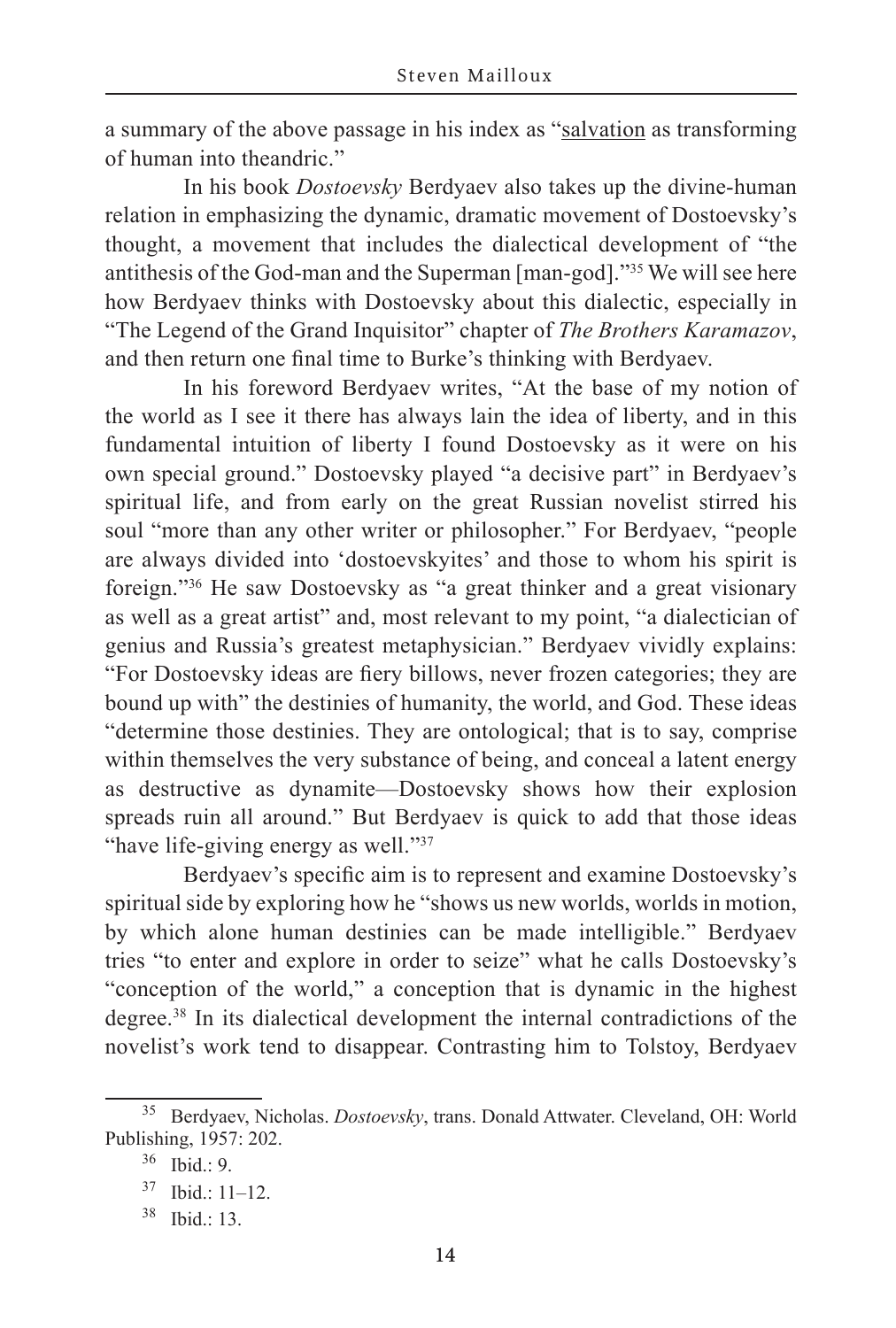argues that Dostoevsky "was much less concerned with God than with man and his destiny, with the riddle of the spirit; he was not haunted by theology but by anthropology."39 Dostoevsky did not strive to solve the divine problem but the problem of humanity, which is the problem of the spiritual, the problem of freedom, the problem ultimately of the Christian.

"Dostoevsky unveiled a new spiritual world: he restored to man the spiritual depth of which he had been bereft when it was removed to the inaccessible heights of a transcendent plane." Humanity had been deprived of its spiritual depth and was left only with its secular, materialist surface. "The Orthodox Church began this deprivation when she relegated spiritual life to another and transcendent world. . . . This process could only lead to positivism, gnosticism, and materialism, that is, to the utter despiritualization" of human beings and their world. Dostoevsky, "as bearer of a great message from the spirit, was in reaction from all these tendencies," bringing back spiritual life to within human beings, making them spiritual creatures again. He "put no limits or boundaries to experience of the spirit" and "the scope of its activities could be observed in the immanence of their interior movement." Now God could be reached *in* humanity and *by* human beings. This is the "road of freedom which Dostoevsky put forward, and at its end is Jesus Christ," in the very depths of the human soul. Though Berdyaev believed that Dostoevsky "never attained a total unity" in his religious conceptions, that he "failed to resolve their contradictions completely," it was still the case that "this new free religion represented something absolute for him." Dostoevsky's spiritual thinking about freedom culminated in "the ideological dialectic of the 'Legend of the Grand Inquisitor.'" <sup>40</sup>

Dostoevsky was intensely fascinated with the question of what happens to human beings when, having freedom, they turn aside "to arbitrary self-will."41 For Dostoevsky, "freedom is the supreme good": humans cannot renounce it without renouncing themselves and ceasing to be human. To the very end of his writing career, and most dramatically in "The Legend of the Grand Inquisitor," Dostoevsky "refused to rationalize human society and repudiated all attempts to exalt happiness, reason, and well-being above liberty."<sup>42</sup> He "found that the road to Christ led through

<sup>39</sup> Ibid.: 24.

<sup>40</sup> Ibid.: 36–37.

 $41$  Ibid.: 46.

<sup>42</sup> Ibid.: 56.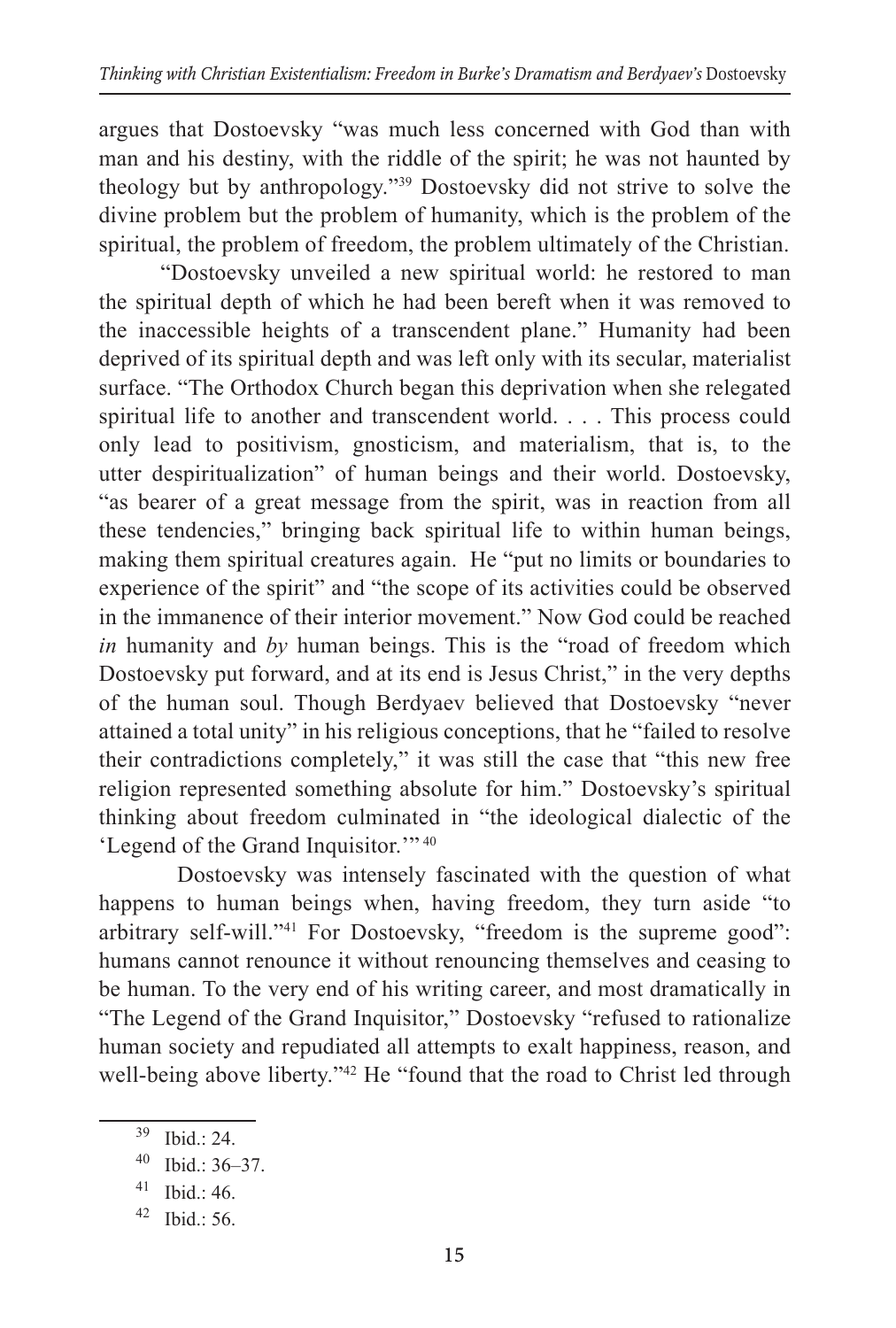illimitable freedom, but he showed that on it also lurked the lying seductions of the Antichrist and the temptation to make a god of man." Berdyaev brackets Dostoevsky with Nietzsche in their shared rejection of traditional European Humanism, but Dostoevsky remained a Christian, albeit of a new kind. "For Nietzsche there was neither God nor man but only this unknown man-god," the over- or super-man. "For Dostoevsky there was both God and man: the God who does not devour man and the man who is not dissolved in God but remains himself throughout all eternity." This means for Berdyaev that Dostoevsky epitomizes "a Christian in the deepest sense of the word."43

For Dostoevsky, there is no humanity without freedom, and he conducted all his thinking on humanity and its destiny "as the dialectic of the destiny of freedom."44 But in Berdyaev's Dostoevsky, there are two sorts of freedom and not just one: "the first to choose between good and evil, the last in the heart of good—an irrational freedom and a freedom within reason." The first freedom is that of Adam, the second that in Christ. "The truth shall make men free, but they must freely accept it and not be brought to it by force. Our Lord gives man the final liberty, but man must first freely have cleaved to him." In the words of the Grand Inquisitor, "Thou didst desire man's free love, that he should follow thee freely, a willing captive." Berdyaev explains that "it is this free choice of Christ that constitutes the Christian's dignity and gives meaning to his act of faith, which is above all a free act." Human dignity and "the dignity of faith require the recognition of two freedoms, freedom to choose the truth and freedom in the truth."45

Freedom is not the same as goodness or truth. But "free goodness, which alone is true, entails the liberty of evil. That is the tragedy that Dostoevsky saw and studied, and it contains the mystery of Christianity." This mystery's "dialectic works out thus: Free goodness involves the freedom of evil; but freedom of evil leads to the destruction of freedom itself and its degeneration into an evil necessity. On the other hand, the denial of the freedom of evil in favour of an exclusive freedom of good ends equally in a negation of freedom and its degeneration—into good necessity. But a good necessity is not good, because goodness resides in freedom from necessity." Berdyaev outlines a history of how this dialectic played out historically (Augustine versus Pelagianism, disputes over

<sup>43</sup> Ibid.: 63–65.

 $44$  Ibid.: 66.

 $45$  Ibid.: 68–69.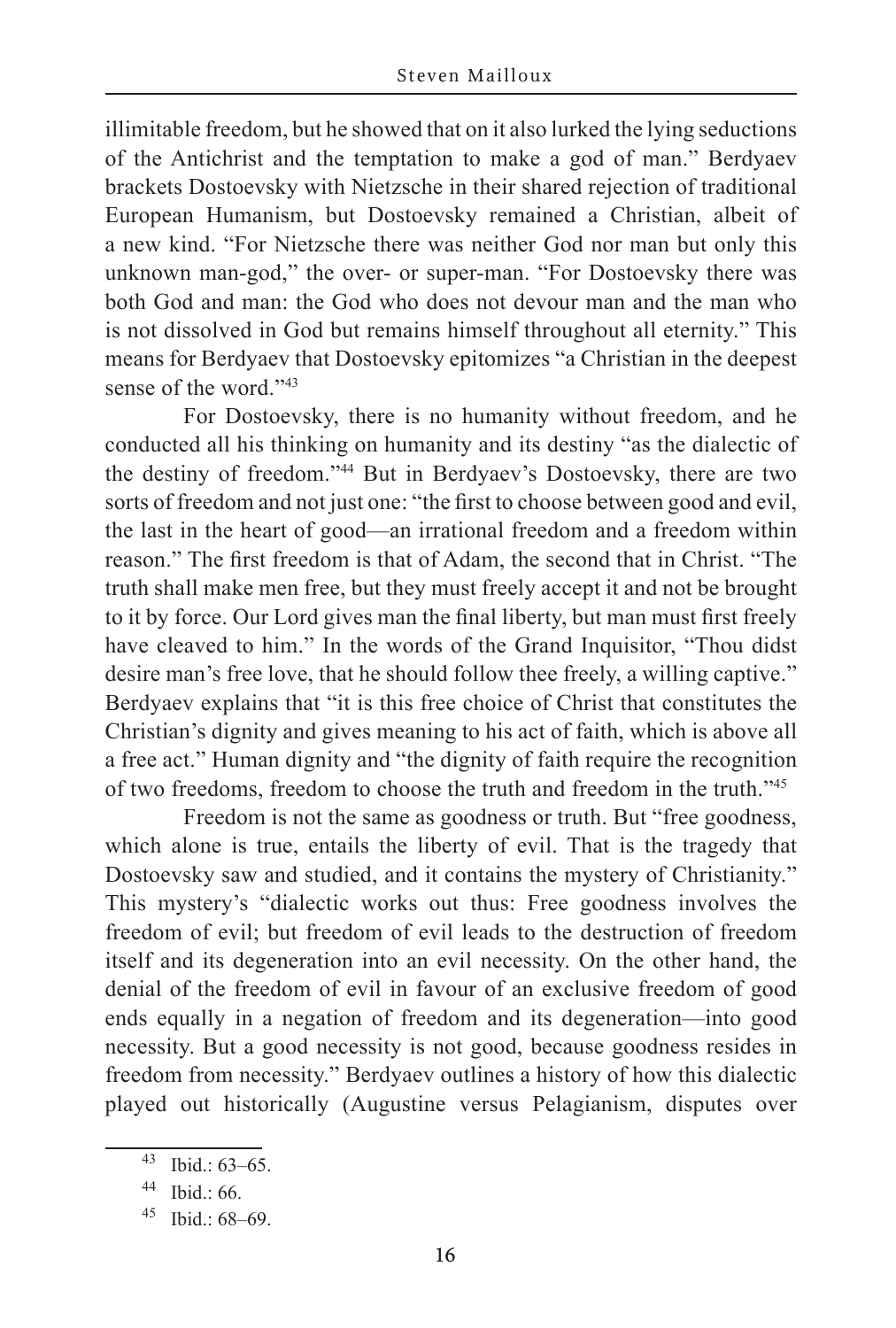Jansenism, Lutheranism, Calvinism) and then sums up: "The spectres of a bad liberty and a good compulsion have dogged the steps of Christian thinkers and freedom has suffered, sometimes through the evil found in it, sometimes by way of enforced goodness." No doubt thinking of "The Legend of the Grand Inquisitor," Berdyaev adds, "The fires of the Inquisition were the horrifying evidence of this tragedy of freedom and the difficulty found in its resolution even by a conscience enlightened by the light of Christ." Berdyaev and Dostoevsky say together, "There is truth about freedom as well as freedom in truth, and the answer to its everlasting problem should be sought in the fact that Christ is not only the Truth, but *the truth about freedom*, unconstrained truth, that he is himself freedom and unconstrained love."46

Berdyaev claims that "it is in *The Brothers Karamazov* that Dostoevsky finally and definitively shows that freedom in so far as it is self-will and self-affirmation must end in a negation of God, of man and of the world, and of freedom itself." The conclusion of Dostoevsky's dialectic is that developing freedom can cancel itself out, "compulsion and an evil necessity are lying in wait for it. The doctrines of the Grand Inquisitor . . . are born of self-will and godlessness; freedom becomes self-will, self-will becomes compulsion. That is the process. It is the selfwilled who deny the freedom of a religious conscience and of the human spirit."<sup>47</sup> Berdyaev constantly reminds us that Dostoevsky's "treatment of freedom is dynamic . . . continually borne along on a dialectical movement, displaying internal contradictions and passing through successive phases." This "dialectic of freedom reaches its climax in the Legend of the Grand Inquisitor, in which all problems are concentrated and all their threads picked up and joined."48 Berdyaev writes that "It was given to [Dostoevsky] to reveal the struggle in man between the God-man and the man-god [or superman], between Christ and Antichrist, a conflict unknown to preceding ages when wickedness was seen in only its most elementary and simple forms." Today a human being "no longer rests upon secure foundations, everything . . . is unsteady and contradictory . . . in an atmosphere of illusion and falsehood under a ceaseless threat of *change.*  Evil comes forward under an appearance of good, . . . [as] the faces of Christ and of Antichrist, of man become god and of God become man,

<sup>46</sup> Ibid.: 70–71.

<sup>47</sup> Ibid.: 82.

<sup>48</sup> Ibid.: 87–88.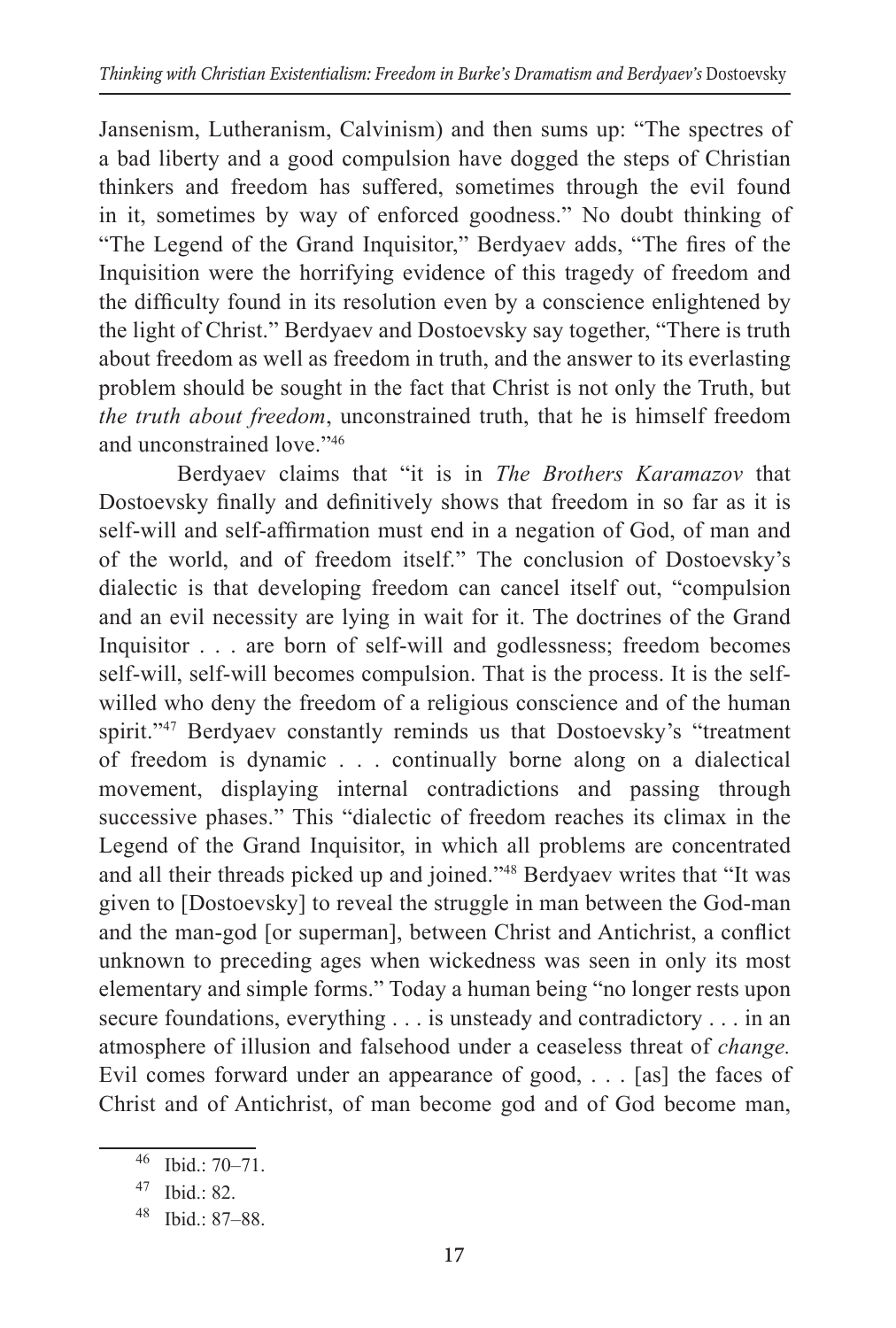are interchangeable."49 By the end of his book, however, Berdyaev finds no specific ethical or political instructions from Dostoevsky about how to solve this contemporary problem. As he summarizes in his conclusion: "I have tried to show how strong [Dostoevsky's] enthusiasm for freedom of spirit was, but he did not tell us how it is to be acquired, how we may attain spiritual and moral autonomy, how as individuals and as a people we can emancipate ourselves from base influences." For Dostoevsky, humanity's "only road is through tragedy, inner division, the abyss, the attainment of light through darkness, and his greatness lay in that he showed the light shining in the darkness."50

\* \* \*

As we saw in his 1956 markings of Spinka's essay in *Christianity and the Existentialists*, Burke attended to Berdyaev's opposition between man-god and God-man. Even earlier, in a 1945 review of Eric Bentley's *A Century of Hero-Worship*, Burke used Berdyaev's description to correct Bentley's "Heroic Vitalism." Burke writes that "readers of Mr. Bentley's book might well profit by considering, at the same time, the Berdyaev book on Dostoevsky, in which the dialectic of man-god vs. God-man is traced at some length. Conversely, readers of that overly spiritual study would profit greatly by considering, at the same time, *A Century of Hero-Worship*, with its more materialistic, pragmatist, positivist leanings."<sup>51</sup> Burke's reservations about Berdyaev's "overly spiritual study" also explain and are explained by Burke's highlighting of a footnote in Herberg's later commentary on Berdyaev's "personalist socialism" and its anarchistic political implications. Herberg's footnote in *Four Existentialist Theologians* endorses the criticism made by Reinhold Niebuhr: "A part of the claim [made by Berdyaev] of the superiority of Russian spirituality over the West is **derived from the illusion that it is possible to dispense with legal safeguards of both order and freedom so** long as perfect love is achieved. This perfect love is **not ever achieved in man's collective relationships**; and it is a **utopian illusion** to expect such a consummation. . . . The freedom and the community which is implied in the Christian love commandment must **be at least partially secured by law**."52 But any similar reservations

<sup>49</sup> Ibid.: 60.

<sup>50</sup> Ibid.: 221.

<sup>51</sup> Burke, Kenneth. "Careers Without Careerism." *Kenyon Review* 7 (Winter 1945–46): 162, rpt. in *Equipment for Living*: 497.

<sup>52</sup> Niebuhr, Reinhold. "The Russian Idea." *Religion in Life* 18:2 (Spring 1949): 240; quoted in Herberg, Will. "General Introduction": 15, n. 38.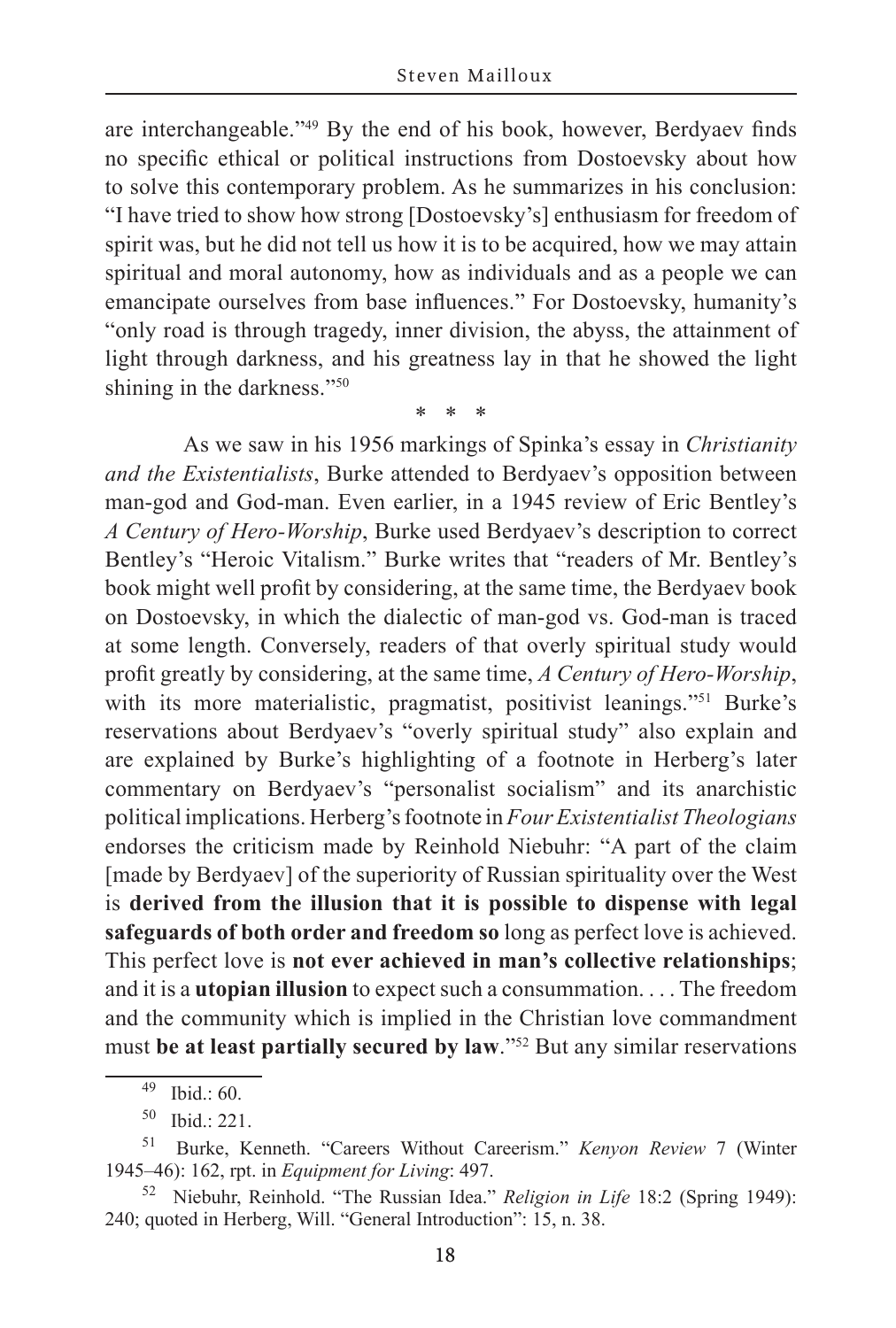held by Burke concerning Berdyaev's "overly spiritual study" seem fairly minimal given the positive ways he thought with Berdyaev and Dostoevsky elsewhere<sup>53</sup>

Having been strongly affected by reading Dostoevsky in his youth, a true "dostoevskyite" in Berdyaev's terms, Burke initially emphasized the psychological content of the novelist's fiction as he developed his own more aesthetic, modernist preoccupations with form as an artist and critic.54 Later, Burke began thinking more philosophically with Dostoevsky and with others who had done so even more deeply and insistently, such as Berdyaev. Soon after writing the incomplete review and marking up Existentialist books in the fifties, Burke continued such thinking in his *Rhetoric of Religion*, where he logologically reads Augustine's writings and the first three chapters of Genesis. Defending Augustine's preoccupation with the "adolescent perversity" of childhood pear-stealing in Book II of the *Confessions*, Burke employs his dramatistic pentad (or hexad, adding attitude) in remarking that a person who acts "may be ignorant of who he is, what he is doing, what or whom he is acting on, what he is doing it with, or to what end and how he is doing it. Thus, though an agent will usually know more about an act than does anyone else, there is a sense in which new light can be thrown upon the act long after its enactment." He then adds that retrospective insights into "the psychology of the gratuitous crime" have been offered by "French existentialists such as Sartre, and the proto-Existentialist, Dostoevsky" and "another proto-Existentialist, Nietzsche," all three of whom "bring out the ways in which (as with the Superman, or the cult of suicide) a human being attains the technical equivalent of godhead (in being absolute master of one's destiny)."<sup>55</sup>

As he turns logologically to Genesis, Burke works out his most complex word scheme, the "Cycle of Terms Implicit in the Idea of 'Order.'" At the center is "will as locus of possible choice . . . between 'good' and 'evil'" closely aligned with acts of "obedience" and "disobedience" and

<sup>53</sup> Not long after publishing his review of Bentley, Burke shared his interest in Berdyaev with a soon-to-be colleague at Bennington College, the poet Howard Nemerov, to whom he might have sent Berdyaev's *Dostoevsky*. See Nemerov to Burke, 19 December [1948?], Kenneth Burke Papers.

<sup>54</sup> See *The Selected Correspondence of Kenneth Burke and Malcolm Cowley, 1915–1981*, ed. Paul Jay. New York: Viking, 1988: 47–48; and *The Long Voyage: Selected Letters of Malcolm Cowley, 1915–1987*, ed. Hans Bak. Cambridge, MA: Harvard University Press, 2014: 223.

<sup>55</sup> Burke, Kenneth. *Rhetoric of Religion*: 96.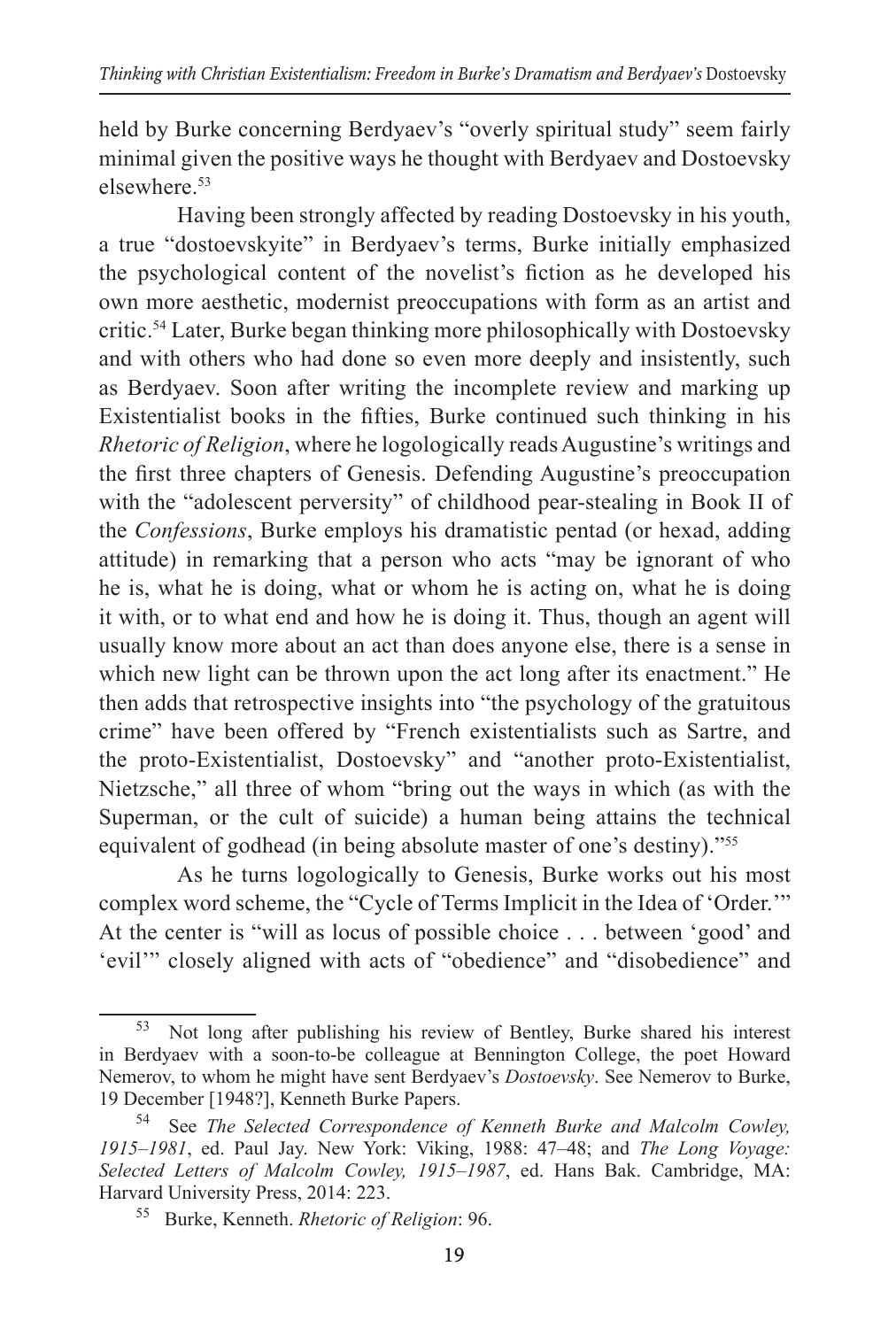their corresponding affirmations—"saying yes to thou-shalt-not"—and negations—"saying no to thou-shalt-not." The logological implications of this cycle lead the agnostic Burke *terminologically* to a place analogous to where the believer Berdyaev arrived *theologically*: Christ, "the second Adam," acts through "patience (sufferance) / repentance / sacrifice" to achieve "redemption by vicarious atonement."56 Burke himself provides a gloss on the analogy I am noting here between these two thinkers. He writes, "Whereas ontologically or theologically [with Berdyaev] we say that by being endowed with free will man is able to act morally, the corresponding logological statement [for Burke] would be: Implicit in the idea of an act is the idea of free will. (Another version of the formula would be: Implicit in the idea of an act is the idea of freedom.)"<sup>57</sup>

But the analogy here between Berdyaev's and Burke's paths of thought is rather dogmatically loose, given Berdyaev's stance on atonement. In his *Christianity and the Existentialists* notes, Burke had referenced Berdyaev's disagreement with Anselm on the exact nature of Christian salvation by atonement. As Spinka writes, "Berdyaev repudiates the traditional Western views of **Atonement**. He regards the Anselmic theory as a **palpably objectified concept wherein the feudal pattern of justice is transferred to God**." We might say in Burkean fashion that Berdyaev rejects Anselm's analogizing of atonement, of taking juridical terms from the socio-political realm and mistakenly applying them to the supernatural. "Salvation **is not a forensic, judicial process**, but is **a transformation of the very depths of man's nature, a work of divine grace**, in which the initiative is taken by God. For 'God was in Christ, reconciling the world unto Himself' (2 Cor. 5:19)."58 Burke cross-references these passages to two others, writing in the margin: "salvation 64 (Anselm) (see 70)." The cross-referenced passages on those pages include: "the ancient Eastern Orthodox concept of **salvation as transformation of the human into the divine-human personality**" and "**Victory over evil takes place in the depths of the human personality by the transformation** of the **basic drives of the person**, wrought by divine grace and results in the winning of man back to communion with God."59 Burke's logology in the *Rhetoric of* 

<sup>56</sup> Ibid.: 184.

<sup>57</sup> Ibid.: 187. (The bracketed insertions are my additions not Burke's.) For further thinking about freedom but in dialogue form, see Burke's "Prologue in Heaven" concluding *The Rhetoric of Religion*: 280–84, 294.

<sup>58</sup> Spinka, Matthew. "Nicholas Berdyaev": 69.

<sup>59</sup> Ibid.: 64, 70.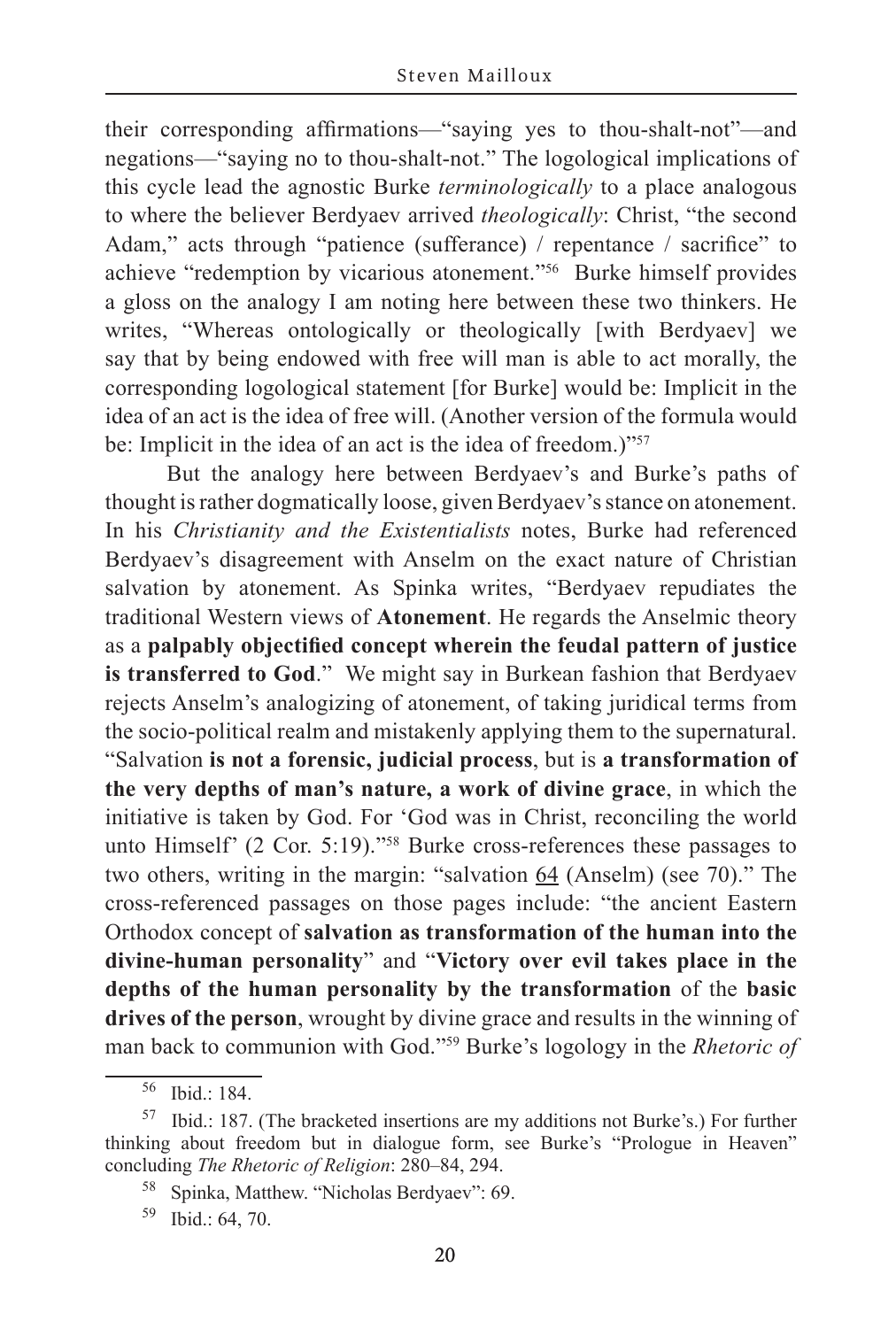*Religion* works with the more traditional concepts of Anselmic atonement that Berdyaev rejected.<sup>60</sup>

In any case, Burke's highlighting and copying the name of *Anselm* is not surprising. Anselm of Canterbury was one of Burke's favorite theologians. To give just one significant example of Burke thinking with him: Burke analogically uses Anselm (blended with Augustine) to explain one of the most important claims of his logology. In "Terministic Screens" Burke asserts that vocabularies reflect, select, and deflect reality for human beings. Observations are filtered through these terministic screens. Indeed, many so-called "observations" are just "implications of the particular terminology in terms of which the observations are made." Burke explains by citing the Anselmic-Augustinian dictum that humans must believe in order to understand:

I have in mind the injunction, at once pious and methodological, "Believe, that you may understand (*crede, ut intelligas*)." . . . The "logological," or "terministic" counterpart of "Believe" in the formula would be: *Pick some particular nomenclature, some one terministic screen*. And for "That you may understand," the counterpart would be: "*That you may proceed to track down the kinds of observation implicit in the terminology you have chosen, whether your choice of terms was deliberate or spontaneous*."

Thus, for Burke, the theological injunction, "Believe, that you may understand," can be applied to the "purely secular problem" of terministic screens.<sup>61</sup> This is still another illustration of how Burke reads theology, words about God, to get insights for his logology, words about words.

I have tried to demonstrate throughout this essay how Burke does the same analogic thinking with the philosophy of Christian Existentialism, using his scattered jottings on Berdyaev as a prime example. In his thinking with Berdyaev, Burke agrees with the Russian theo-philosopher on the importance of freedom. Indeed, the act of freedom, dramatized in

 $60$  Not that Burke's thinking about the dialectic of Christian atonement was in any way simple or traditional. See Burke, Kenneth. *Grammar of Motives*: 407; and Burke, Kenneth. *Rhetoric of Religion*: 181, 191, 270.

<sup>61</sup> Burke, Kenneth. "Terministic Screens." *Language as Symbolic Action*: 46–47. Burke is here conflating Anselm and Augustine in developing something like his own version of a rhetorical-hermeneutic circle. See Mailloux, Steven. "Political Theologies of Sacred Rhetoric." *Responding to the Sacred: An Inquiry into the Limits of Rhetoric*, ed. Michael Bernard-Donals and Kyle Jensen. University Park, PA: Pennsylvania State University Press, 2021: 80.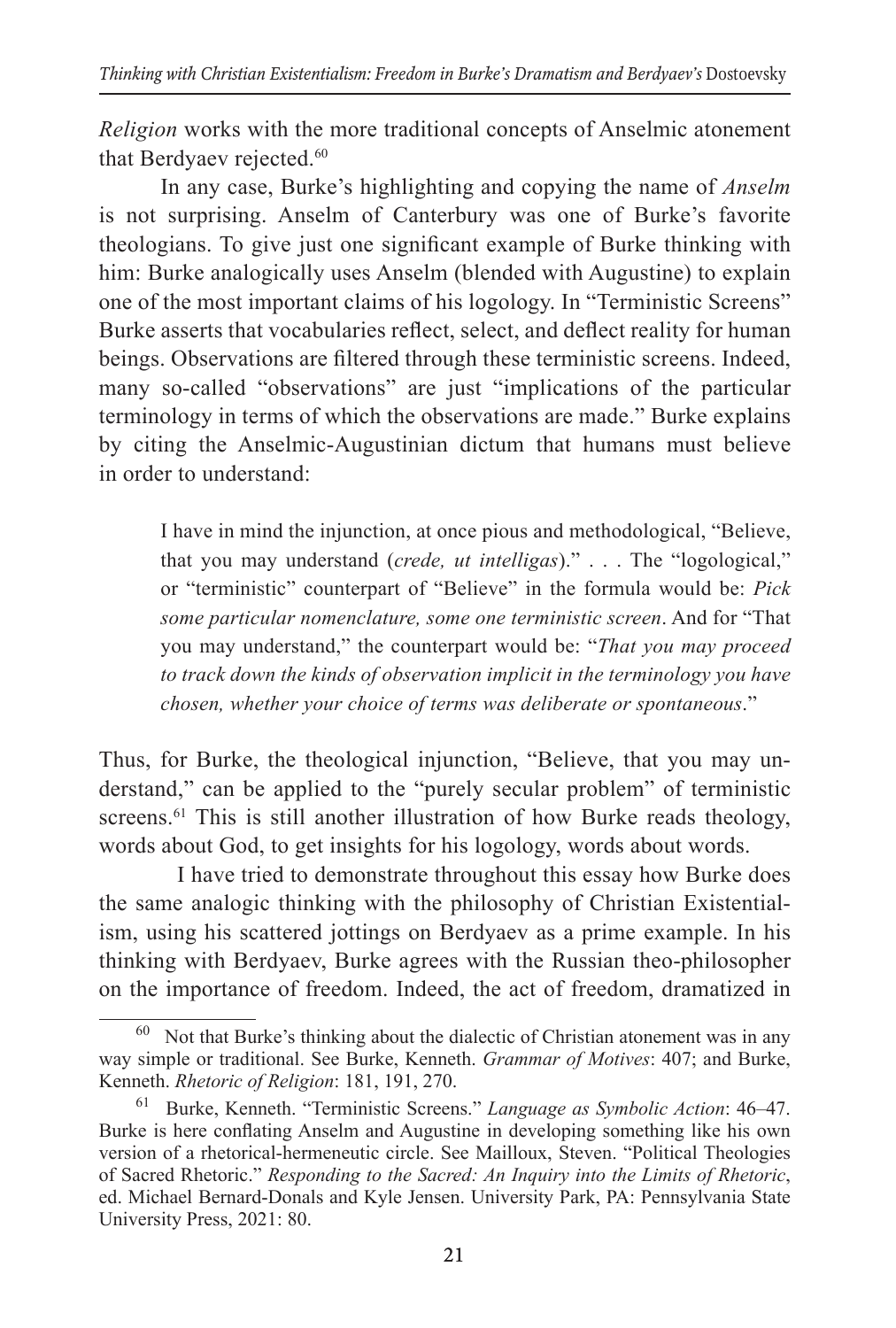Dostoevsky and described by Berdyaev, forms the very center of Burke's theory of symbolic action, his Dramatism and ultimately his Logology. Freedom is the condition of possibility for human action as opposed to mere motion, and *free will* is the necessary product of the cycle of terms implicit in the idea of hierarchical order presented in Burke's *Rhetoric of Religion.* To paraphrase Burke's famous "Definition of Man": Human beings are symbol-using and misusing animals, creative inventors of the negative, separated from their natural conditions by the free use of instruments of their own making, and goaded by the spirit of hierarchy in which they perform their ultimately free actions.<sup>62</sup>

#### ЛИТЕРАТУРА

*Майу, Стивен.* Сравнение: первая встреча, этноцентризм и межкультурная коммуникация / Пер. с англ. Д. Харитонова // Ценности, каноны, цены: Текст как средство межкультурного обмена. Материалы VII Фулбрайтовской гуманитарной летней школы / Под ред. Т.Д. Венедиктовой. М.: Издательство МГУ, 2005. С. 14–29.

#### REFERENCES

Berdyaev, Nicholas. *The Beginning and the End: An Essay on Eschatological Metaphysics*, trans. R.M. French. London: Bles, 1952.

Berdyaev, Nicholas. *The Divine and the Human*, trans. R.M. French. London: Bles, 1949.

Berdyaev, Nicholas. *Dostoevsky*, trans. Donald Attwater. Cleveland, OH: World Publishing, 1957.

Berdyaev, Nicholas. *Slavery and Freedom*, trans. R.M. French. New York: Scribner's, 1944.

Bergson, Henri. *Creative Evolution*, trans. Arthur Mitchell. New York: Henry Holt, 1911.

Burke, Kenneth. "Careers Without Careerism." *Kenyon Review* 7 (Winter 1945–46): 162–66. Rpt. in *Equipment for Living: The Literary Reviews of Kenneth Burke,* eds. Nathaniel A. Rivers and Ryan P. Weber. West Lafayette, IN: Parlor Press, 2010: 497–501.

Burke, Kenneth. "Definition of Man." *Language as Symbolic Action: Essays on Life, Literature, and Method*. Berkeley, CA: University of California Press, 1966:  $3 - 24$ .

<sup>62</sup> See Burke, Kenneth. *Rhetoric of Religion*: 40; and Burke, Kenneth. "Definition of Man." *Language as Symbolic Action*: 3–24.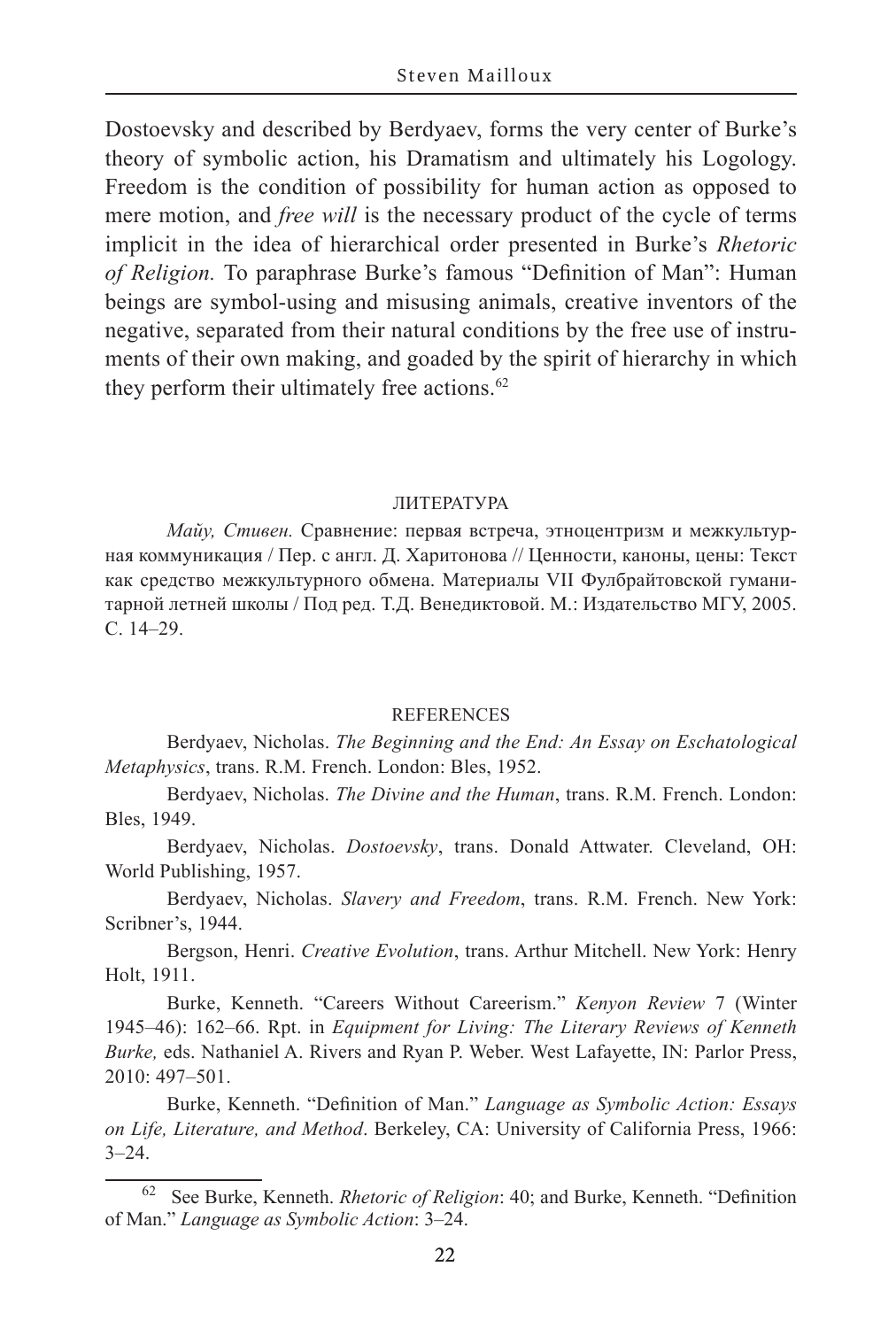Burke, Kenneth. "A Dramatistic View of the Origins of Language and Postscripts on the Negative." *Language as Symbolic Action: Essays on Life, Literature, and Method*. Berkeley, CA: University of California Press, 1966: 419–79.

Burke, Kenneth. *Equipment for Living: The Literary Reviews of Kenneth Burke*, eds. Nathaniel A. Rivers and Ryan P. Weber. West Lafayette, IN: Parlor Press, 2010.

Burke, Kenneth. *A Grammar of Motives*. Berkeley, CA: University of California Press, 1969.

Burke, Kenneth. "(Non-Symbolic) Motion/(Symbolic) Action." *Critical Inquiry* 4 (Summer 1978): 809–38.

Burke, Kenneth. *A Rhetoric of Motives*. Berkeley, CA: University of California Press, 1969.

Burke, Kenneth. *The Rhetoric of Religion: Studies in Logology*. Berkeley, CA: University of California Press, 1970.

Burke, Kenneth. "Terministic Screens." *Language as Symbolic Action*: *Essays on Life, Literature, and Method*. Berkeley, CA: University of California Press, 1966: 44–62.

Burke, Kenneth. "What Are the Signs of What? A Theory of 'Entitlement'." *Language as Symbolic Action: Essays on Life, Literature, and Method*. Berkeley, CA: University of California Press, 1966: 359–79.

Drong, Leszek. *Disciplining the New Pragmatism: Theory, Rhetoric, and the Ends of Literary Study*. Frankfurt: Peter Lang, 2007.

Herberg, Will. "General Introduction" to *Four Existentialist Theologians*. Garden City, NY: Doubleday, 1958: 1–24.

*The Long Voyage: Selected Letters of Malcolm Cowley, 1915-1987*, ed. Hans Bak. Cambridge, Mass.: Harvard University Press, 2014.

Mailloux, Steven. "Sravnenie: pervaia vstrecha, etnotsentrizm i mezhkul'turnaia kommunikatsiia." ["Making Comparisons: First Contact, Ethnocentrism, and Cross-Cultural Communication"], transl. D. Kharitonov. *Tsennosti, kanony, tseny: Tekst kak sredstvo mezhkul'turnogo obmena* [*Values, Сanons, Prices: Text as a Medium of Exchange*]. Materialy VII Fulbraitovskoi gumanitarnoi letnei shkoly [VII Fulbright Summer School in the Humanities Proceedings], ed. Tatiana Venediktova. Moscow: Izdatel'stvo MGU Publ., 2005: 14–29. (In Russ.)

Mailloux, Steven. "Political Theologies of Sacred Rhetoric." *Responding to the Sacred: An Inquiry into the Limits of Rhetoric*, ed. Michael Bernard-Donals and Kyle Jensen. University Park, PA: Pennsylvania State University Press, 2021: 77–98.

Mailloux, Steven. "Rhetoric." *The Bloomsbury Handbook of Literary and Cultural Theory*, ed. Jeffrey R. Di Leo. London: Bloomsbury, 2019: 102–111.

Mailloux, Steven. *Rhetoric's Pragmatism: Essays in Rhetorical Hermeneutics*. University Park, PA: Pennsylvania State University Press, 2017.

Michalson, Carl. "What Is Existentialism?" *Christianity and the Existentialists*, ed. Carl Michalson. New York: Charles Scribner's Sons, 1956: 1–22.

Niebuhr, H. Richard. "Sören Kierkegaard." *Christianity and the Existentialists,* ed. Carl Michalson. New York: Charles Scribner's Sons, 1956: 23–42.